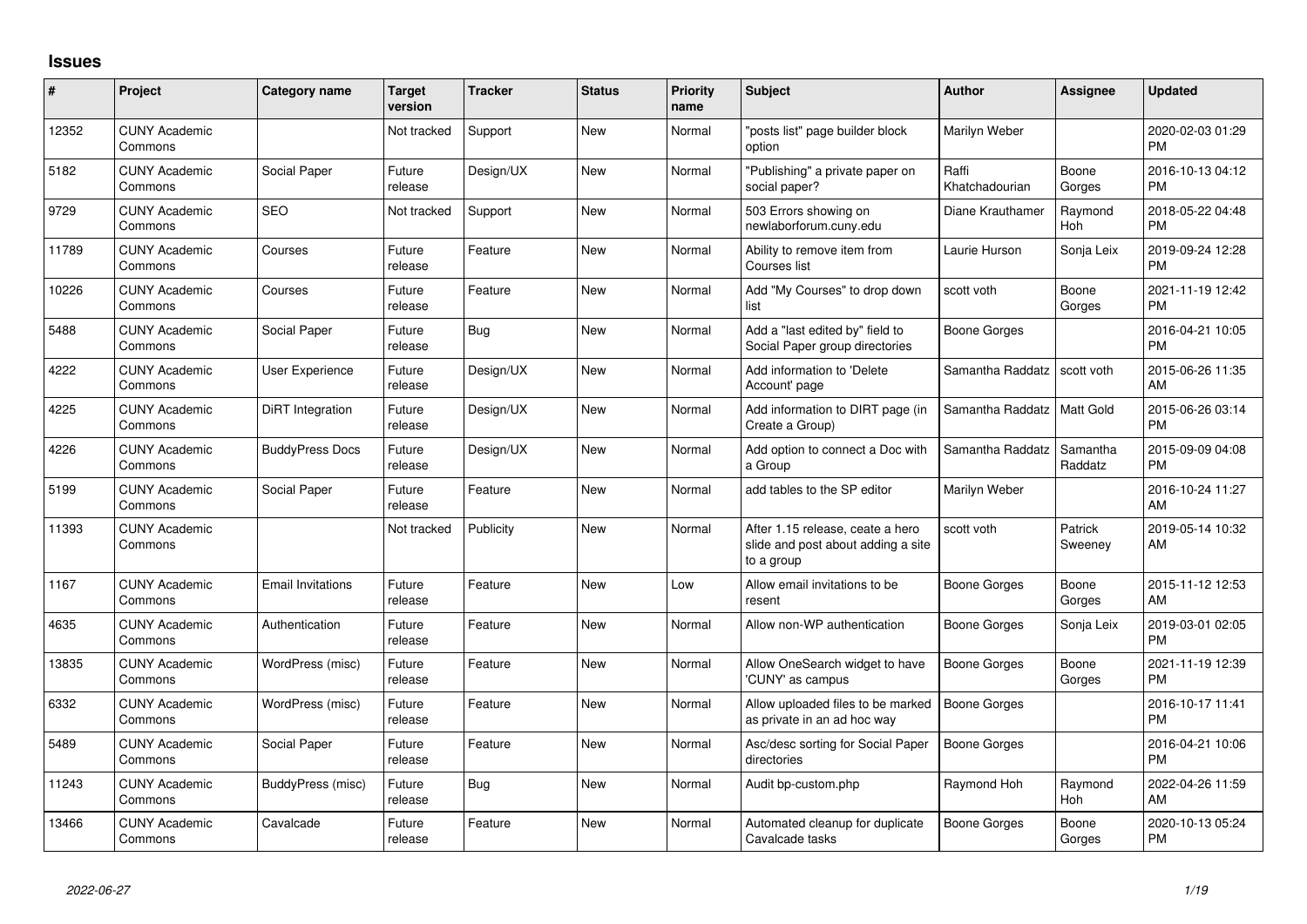| #     | Project                         | <b>Category name</b>       | <b>Target</b><br>version | <b>Tracker</b> | <b>Status</b> | <b>Priority</b><br>name | <b>Subject</b>                                                                                                                                        | <b>Author</b>           | Assignee            | <b>Updated</b>                |
|-------|---------------------------------|----------------------------|--------------------------|----------------|---------------|-------------------------|-------------------------------------------------------------------------------------------------------------------------------------------------------|-------------------------|---------------------|-------------------------------|
| 14309 | <b>CUNY Academic</b><br>Commons | Group Library              | Future<br>release        | Feature        | <b>New</b>    | Normal                  | Better handling of<br>bp_group_document file<br>download attempts when file is<br>not present                                                         | <b>Boone Gorges</b>     | Boone<br>Gorges     | 2021-11-19 12:28<br><b>PM</b> |
| 1166  | <b>CUNY Academic</b><br>Commons | <b>Email Invitations</b>   | Future<br>release        | Feature        | <b>New</b>    | Low                     | Better organizational tools for<br>Sent Invites                                                                                                       | <b>Boone Gorges</b>     | Boone<br>Gorges     | 2015-11-09 06:02<br><b>PM</b> |
| 12911 | <b>CUNY Academic</b><br>Commons |                            | Not tracked              | Feature        | <b>New</b>    | Normal                  | Block access to xmlrpc.php based<br>on User-Agent                                                                                                     | <b>Boone Gorges</b>     | Boone<br>Gorges     | 2020-06-09 05:12<br><b>PM</b> |
| 7624  | <b>CUNY Academic</b><br>Commons | BuddyPress (misc)          | Future<br>release        | Design/UX      | <b>New</b>    | Normal                  | <b>BP</b> Notifications                                                                                                                               | Luke Waltzer            | Paige Dupont        | 2017-02-08 10:43<br><b>PM</b> |
| 6749  | <b>CUNY Academic</b><br>Commons | Events                     | Future<br>release        | <b>Bug</b>     | <b>New</b>    | Low                     | BPEO iCal request can trigger<br>very large number of DB queries                                                                                      | <b>Boone Gorges</b>     | Raymond<br>Hoh      | 2016-11-15 10:09<br><b>PM</b> |
| 364   | <b>CUNY Academic</b><br>Commons | <b>WordPress Plugins</b>   | Future<br>release        | Feature        | New           | Normal                  | <b>Bulletin Board</b>                                                                                                                                 | <b>Matt Gold</b>        |                     | 2015-01-05 08:50<br><b>PM</b> |
| 16294 | <b>CUNY Academic</b><br>Commons |                            |                          | <b>Bug</b>     | <b>New</b>    | Urgent                  | CAC is down                                                                                                                                           | Raffi<br>Khatchadourian |                     | 2022-06-27 10:32<br>AM        |
| 5058  | <b>CUNY Academic</b><br>Commons | Social Paper               | Future<br>release        | Feature        | New           | Low                     | Can there be a clearer signal that<br>even when comments have<br>already been made you add<br>comments by clicking on the side?<br>(SP suggestion #5) | Marilyn Weber           | Samantha<br>Raddatz | 2016-02-11 10:24<br><b>PM</b> |
| 6755  | <b>CUNY Academic</b><br>Commons | WordPress (misc)           | Future<br>release        | Bug            | <b>New</b>    | Normal                  | Cannot Deactivate Plugin                                                                                                                              | Laura Kane              |                     | 2016-11-16 01:12<br><b>PM</b> |
| 14184 | <b>CUNY Academic</b><br>Commons | <b>Public Portfolio</b>    | Future<br>release        | Feature        | <b>New</b>    | Normal                  | Centralized mechanism for storing<br>Campus affiliations                                                                                              | Boone Gorges            | Boone<br>Gorges     | 2022-01-04 11:35<br>AM        |
| 11624 | <b>CUNY Academic</b><br>Commons | WordPress (misc)           | Not tracked              | Support        | <b>New</b>    | Normal                  | Change pages into posts or swap<br>database for a Commons site?                                                                                       | Stephen Klein           | Raymond<br>Hoh      | 2019-07-09 11:04<br>AM        |
| 5992  | <b>CUNY Academic</b><br>Commons | <b>Email Notifications</b> | Future<br>release        | Feature        | <b>New</b>    | Normal                  | Changing the From line of<br>autogenerated blog emails                                                                                                | Marilyn Weber           |                     | 2018-09-27 05:19<br><b>PM</b> |
| 9346  | <b>CUNY Academic</b><br>Commons | WordPress (misc)           | Not tracked              | Bug            | New           | Normal                  | Clone cetls.bmcc.cuny.edu for<br>development                                                                                                          | Owen Roberts            | Raymond<br>Hoh      | 2018-03-06 05:35<br><b>PM</b> |
| 13331 | <b>CUNY Academic</b><br>Commons | Site cloning               | Future<br>release        | <b>Bug</b>     | <b>New</b>    | Normal                  | Combine Site Template and<br>Clone operations                                                                                                         | <b>Boone Gorges</b>     | Jeremy Felt         | 2021-11-19 12:39<br>PM        |
| 12573 | <b>CUNY Academic</b><br>Commons | <b>WordPress Plugins</b>   | Future<br>release        | <b>Bug</b>     | New           | Normal                  | <b>CommentPress Core Issues</b>                                                                                                                       | scott voth              |                     | 2020-03-24 04:32<br>PM        |
| 14394 | <b>CUNY Academic</b><br>Commons |                            | Not tracked              | Feature        | New           | Normal                  | Commons News Site - redesign                                                                                                                          | scott voth              | scott voth          | 2021-09-14 10:46<br>AM        |
| 14936 | <b>CUNY Academic</b><br>Commons |                            |                          | <b>Bug</b>     | New           | Normal                  | Commons websites blocked by<br>SPS campus network                                                                                                     | Laurie Hurson           |                     | 2021-11-03 03:57<br><b>PM</b> |
| 13949 | <b>CUNY Academic</b><br>Commons |                            | Not tracked              | Bug            | New           | Normal                  | Continued debugging of runaway<br>MySQL connections                                                                                                   | Matt Gold               | Boone<br>Gorges     | 2021-09-14 10:42<br>AM        |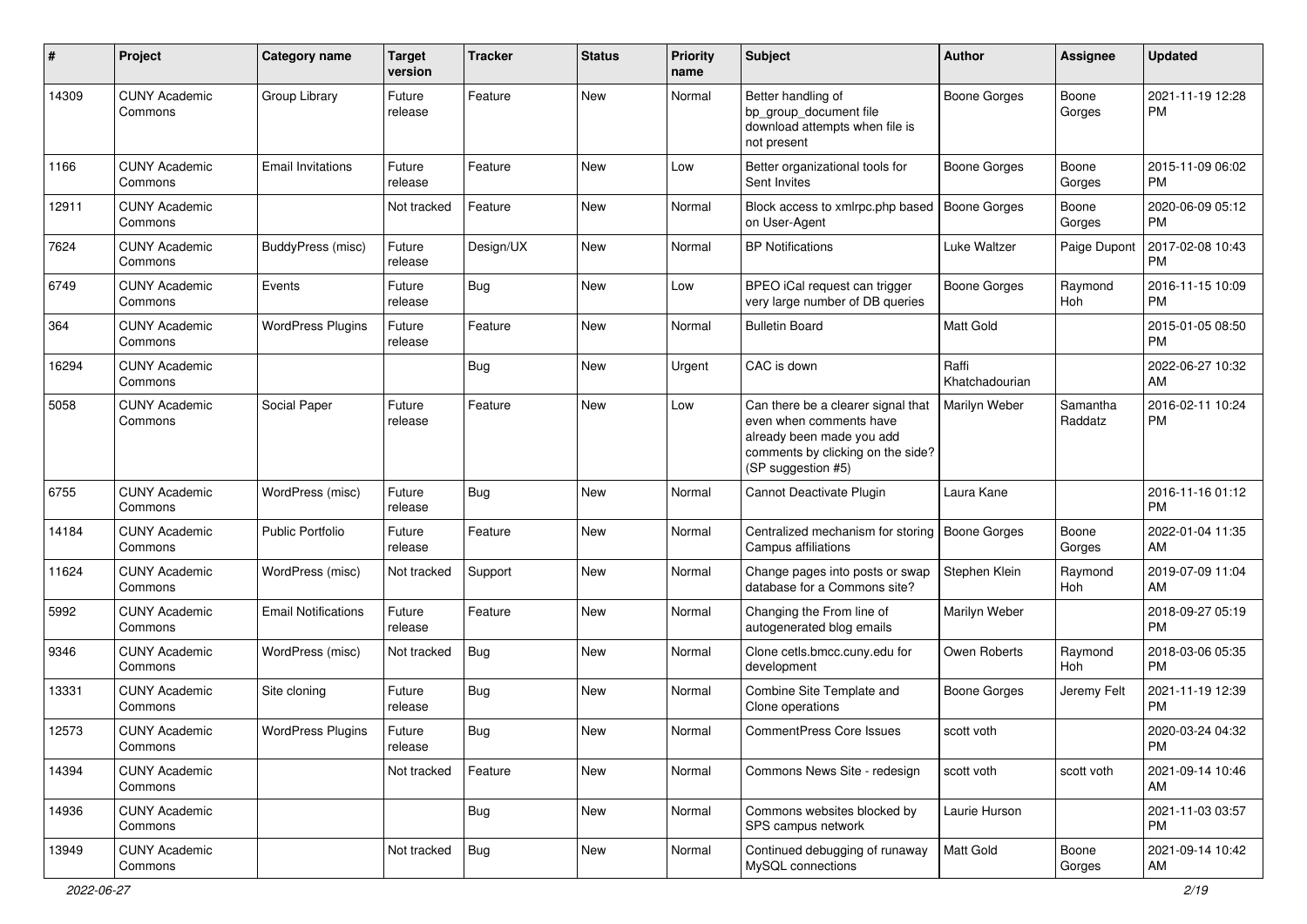| $\pmb{\#}$ | Project                         | Category name            | <b>Target</b><br>version | <b>Tracker</b> | <b>Status</b> | <b>Priority</b><br>name | <b>Subject</b>                                                                 | <b>Author</b>           | <b>Assignee</b>     | <b>Updated</b>                |
|------------|---------------------------------|--------------------------|--------------------------|----------------|---------------|-------------------------|--------------------------------------------------------------------------------|-------------------------|---------------------|-------------------------------|
| 3509       | <b>CUNY Academic</b><br>Commons | Publicity                | 1.7                      | Publicity      | <b>New</b>    | Normal                  | Create 1.7 digital signage imagery                                             | Micki Kaufman           | Marilyn<br>Weber    | 2014-10-01 12:40<br><b>PM</b> |
| 9643       | <b>CUNY Academic</b><br>Commons | Publicity                | Not tracked              | Feature        | <b>New</b>    | Normal                  | Create a page on the Commons<br>for logos etc.                                 | Stephen Real            | Stephen Real        | 2018-04-24 10:53<br>AM        |
| 2753       | <b>CUNY Academic</b><br>Commons | <b>Public Portfolio</b>  | Future<br>release        | Feature        | <b>New</b>    | Normal                  | Create actual actual tagification in<br>academic interests and other<br>fields | Micki Kaufman           | Boone<br>Gorges     | 2015-01-05 08:52<br><b>PM</b> |
| 3657       | <b>CUNY Academic</b><br>Commons | WordPress (misc)         | Not tracked              | Feature        | <b>New</b>    | Normal                  | Create alert for GC email<br>addresses                                         | <b>Matt Gold</b>        | Matt Gold           | 2016-04-14 11:29<br><b>PM</b> |
| 3615       | <b>CUNY Academic</b><br>Commons | Redmine                  | Not tracked              | Feature        | <b>New</b>    | Low                     | Create Redmine issues via email                                                | Dominic Giglio          | Boone<br>Gorges     | 2017-11-16 11:36<br>AM        |
| 10439      | <b>CUNY Academic</b><br>Commons | Design                   | 2.1.0                    | Design/UX      | <b>New</b>    | Normal                  | Create Style Guide for Commons                                                 | Sonja Leix              | Sara Cannon         | 2022-06-23 06:20<br><b>PM</b> |
| 8440       | <b>CUNY Academic</b><br>Commons | Onboarding               | Not tracked              | Bug            | <b>New</b>    | Normal                  | Create Test Email Accounts for<br><b>Onboarding Project</b>                    | Stephen Real            | Stephen Real        | 2017-08-01 09:49<br><b>PM</b> |
| 14787      | <b>CUNY Academic</b><br>Commons | <b>Plugin Packages</b>   | Future<br>release        | Feature        | New           | Normal                  | Creating a "Design" plugin<br>package                                          | Laurie Hurson           | scott voth          | 2022-04-27 04:56<br><b>PM</b> |
| 5183       | <b>CUNY Academic</b><br>Commons | Social Paper             | Future<br>release        | Design/UX      | <b>New</b>    | Normal                  | Creating a new paper when<br>viewing an existing paper                         | Raffi<br>Khatchadourian | Samantha<br>Raddatz | 2016-02-02 12:09<br><b>PM</b> |
| 6665       | <b>CUNY Academic</b><br>Commons |                          | Not tracked              | Publicity      | <b>New</b>    | Normal                  | Dead Link in 1.10 announcement<br>post                                         | Paige Dupont            | Stephen Real        | 2016-12-01 03:11<br><b>PM</b> |
| 13430      | <b>CUNY Academic</b><br>Commons | Reply By Email           | Not tracked              | Bug            | <b>New</b>    | Normal                  | Delay in RBE                                                                   | Luke Waltzer            | Raymond<br>Hoh      | 2020-10-13 11:16<br>AM        |
| 14940      | <b>CUNY Academic</b><br>Commons |                          |                          | Bug            | <b>New</b>    | Normal                  | Discrepancy between Commons<br>profile "sites" and actual # of sites           | Laurie Hurson           |                     | 2021-11-08 11:09<br>AM        |
| 7928       | <b>CUNY Academic</b><br>Commons | Group Forums             | Not tracked              | Bug            | <b>New</b>    | Normal                  | Duplicate Forum post                                                           | Luke Waltzer            | Raymond<br>Hoh      | 2017-04-11 09:27<br><b>PM</b> |
| 14987      | <b>CUNY Academic</b><br>Commons | <b>WordPress Plugins</b> | Future<br>release        | Bug            | New           | Normal                  | Elementor update causes<br>database freeze-up                                  | Boone Gorges            | Boone<br>Gorges     | 2021-11-29 12:02<br><b>PM</b> |
| 12382      | <b>CUNY Academic</b><br>Commons | Membership               | Not tracked              | Support        | <b>New</b>    | Normal                  | Email request change                                                           | Marilyn Weber           | Marilyn<br>Weber    | 2020-02-06 12:56<br><b>PM</b> |
| 4253       | <b>CUNY Academic</b><br>Commons | <b>Public Portfolio</b>  | Future<br>release        | Design/UX      | <b>New</b>    | Normal                  | Encourage users to add portfolio<br>content                                    | Samantha Raddatz        | Samantha<br>Raddatz | 2015-07-07 11:32<br>AM        |
| 11860      | <b>CUNY Academic</b><br>Commons | Registration             | Future<br>release        | Feature        | <b>New</b>    | Normal                  | Ensure Students Are Aware They<br>Can Use Aliases At Registration              | scott voth              |                     | 2019-09-24 08:46<br>AM        |
| 4592       | <b>CUNY Academic</b><br>Commons | Events                   | Future<br>release        | Design/UX      | <b>New</b>    | Normal                  | Event Creation - Venue Dropdown<br>Slow                                        | Samantha Raddatz        | Boone<br>Gorges     | 2015-09-14 04:56<br><b>PM</b> |
| 15565      | <b>CUNY Academic</b><br>Commons |                          |                          | Support        | <b>New</b>    | Normal                  | Events - send updates to an email   Marilyn Weber<br>listserv                  |                         |                     | 2022-03-10 01:06<br><b>PM</b> |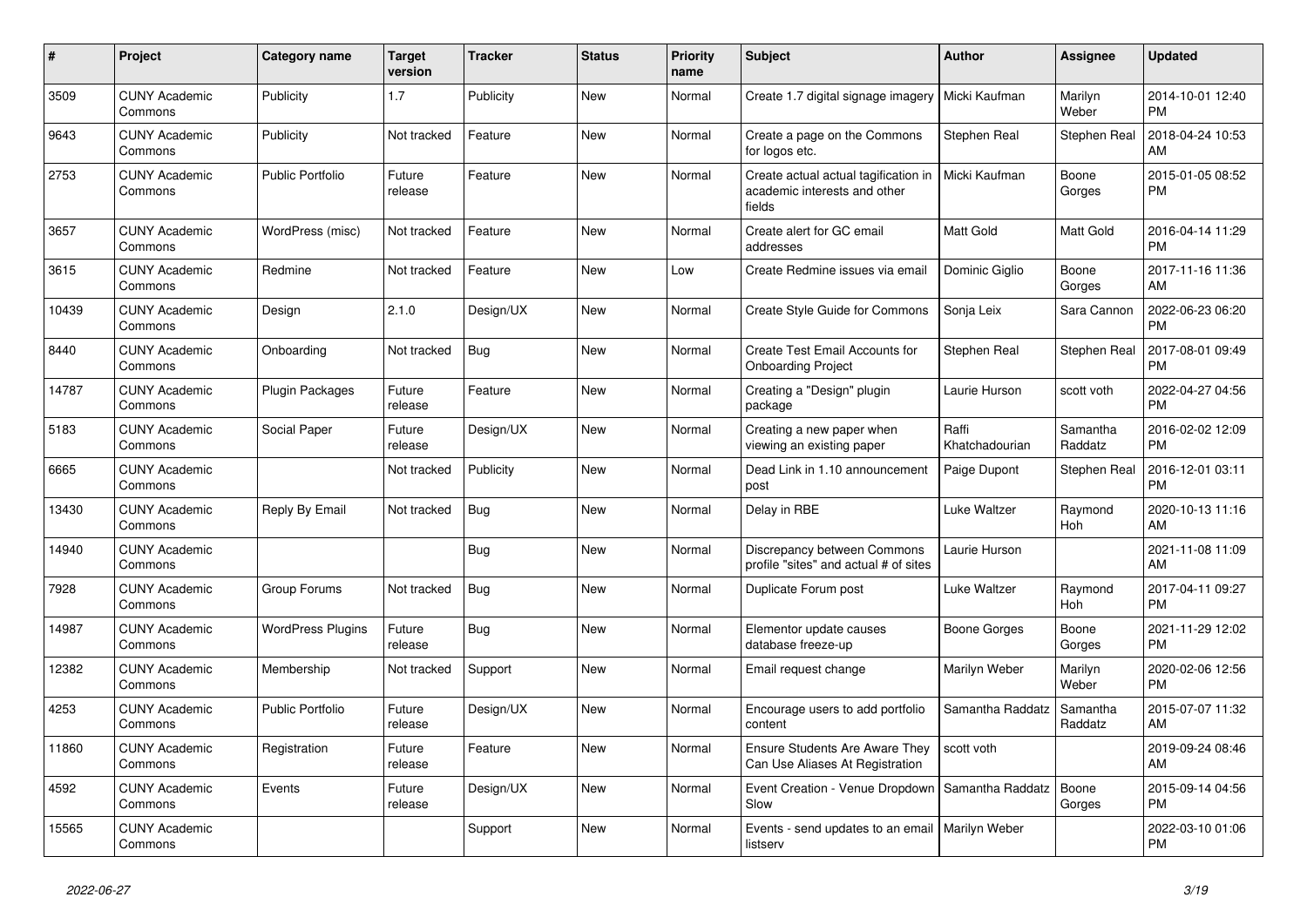| #     | Project                         | <b>Category name</b>       | <b>Target</b><br>version | <b>Tracker</b> | <b>Status</b> | <b>Priority</b><br>name | <b>Subject</b>                                                                    | <b>Author</b>           | <b>Assignee</b>     | <b>Updated</b>                |
|-------|---------------------------------|----------------------------|--------------------------|----------------|---------------|-------------------------|-----------------------------------------------------------------------------------|-------------------------|---------------------|-------------------------------|
| 6078  | <b>CUNY Academic</b><br>Commons | <b>Blogs (BuddyPress)</b>  | Future<br>release        | Feature        | <b>New</b>    | Normal                  | <b>Explore Adding Network Blog</b><br>Metadata Plugin                             | Luke Waltzer            | Luke Waltzer        | 2016-10-11 10:29<br><b>PM</b> |
| 8835  | <b>CUNY Academic</b><br>Commons | <b>Blogs (BuddyPress)</b>  | Future<br>release        | Feature        | New           | Normal                  | Extend cuny is shortlinks to sites                                                | Luke Waltzer            | Boone<br>Gorges     | 2022-04-26 11:59<br>AM        |
| 13199 | <b>CUNY Academic</b><br>Commons | Group Forums               | Future<br>release        | Feature        | <b>New</b>    | Normal                  | Favoring Groups over bbPress<br>plugin                                            | Colin McDonald          | Colin<br>McDonald   | 2021-11-19 12:28<br><b>PM</b> |
| 13650 | <b>CUNY Academic</b><br>Commons | Group Library              | Future<br>release        | Feature        | New           | Normal                  | Forum Attachments in Group<br>Library                                             | Laurie Hurson           |                     | 2021-11-19 12:30<br><b>PM</b> |
| 13457 | <b>CUNY Academic</b><br>Commons | Group Forums               | 2.0.2                    | Bug            | <b>New</b>    | High                    | Forum post not sending<br>notifications                                           | Filipa Calado           | Raymond<br>Hoh      | 2022-06-14 11:36<br>AM        |
| 3059  | <b>CUNY Academic</b><br>Commons | Group Forums               | Future<br>release        | Design/UX      | New           | Normal                  | Forum Post Permissable Content<br><b>Explanatory Text</b>                         | Chris Stein             | Chris Stein         | 2015-04-02 11:27<br>AM        |
| 5397  | <b>CUNY Academic</b><br>Commons | Social Paper               | Future<br>release        | Feature        | <b>New</b>    | Normal                  | frustrating to have to<br>enable/disable in SP                                    | Marilyn Weber           | Samantha<br>Raddatz | 2016-04-20 03:39<br><b>PM</b> |
| 15210 | <b>CUNY Academic</b><br>Commons | Analytics                  | Not tracked              | Design/UX      | <b>New</b>    | Normal                  | Google Analytics improvements                                                     | Colin McDonald          | Boone<br>Gorges     | 2022-05-24 10:47<br>AM        |
| 8498  | <b>CUNY Academic</b><br>Commons | <b>WordPress Plugins</b>   | Future<br>release        | Feature        | <b>New</b>    | Low                     | <b>Gravity Forms Email Users</b>                                                  | Raffi<br>Khatchadourian | Matt Gold           | 2017-10-13 12:58<br><b>PM</b> |
| 4481  | <b>CUNY Academic</b><br>Commons | Events                     | Future<br>release        | Feature        | <b>New</b>    | Normal                  | Group admins/mods should have<br>the ability to unlink an event from<br>the group | Boone Gorges            | Boone<br>Gorges     | 2017-04-24 03:53<br><b>PM</b> |
| 308   | <b>CUNY Academic</b><br>Commons | Registration               | Future<br>release        | Feature        | <b>New</b>    | Normal                  | Group recommendations for<br>signup process                                       | Boone Gorges            | Samantha<br>Raddatz | 2015-11-09 05:07<br><b>PM</b> |
| 11879 | <b>CUNY Academic</b><br>Commons |                            | Not tracked              | Bug            | New           | Normal                  | Hypothesis comments appearing<br>on multiple, different pdfs across<br>blogs      | Laurie Hurson           | Laurie Hurson       | 2019-09-19 02:39<br><b>PM</b> |
| 3048  | <b>CUNY Academic</b><br>Commons | <b>Public Portfolio</b>    | Future<br>release        | Feature        | <b>New</b>    | Low                     | Images for rich text profile fields                                               | Boone Gorges            | Boone<br>Gorges     | 2014-02-19 12:56<br><b>PM</b> |
| 12042 | <b>CUNY Academic</b><br>Commons | <b>Email Notifications</b> | Future<br>release        | Feature        | New           | Normal                  | Improved error logging for BPGES   Boone Gorges<br>send queue                     |                         | Boone<br>Gorges     | 2021-11-19 12:25<br><b>PM</b> |
| 12091 | <b>CUNY Academic</b><br>Commons | <b>Group Files</b>         | Future<br>release        | Feature        | <b>New</b>    | Normal                  | Improved pre-upload file<br>validation for bp-group-documents                     | Boone Gorges            | Boone<br>Gorges     | 2019-11-14 01:21<br><b>PM</b> |
| 11834 | <b>CUNY Academic</b><br>Commons | <b>Group Files</b>         | Future<br>release        | Feature        | <b>New</b>    | Normal                  | Improved tools for managing<br>group file folders                                 | Boone Gorges            | Sonja Leix          | 2019-09-06 03:55<br><b>PM</b> |
| 13358 | <b>CUNY Academic</b><br>Commons | Group Forums               | Future<br>release        | Feature        | New           | Normal                  | Improved UI for group forum<br>threading settings                                 | Boone Gorges            | Raymond<br>Hoh      | 2021-11-19 12:27<br><b>PM</b> |
| 14792 | <b>CUNY Academic</b><br>Commons |                            |                          | Bug            | <b>New</b>    | Normal                  | Inconsistent email notifications<br>from gravity forms                            | Raffi<br>Khatchadourian |                     | 2021-10-04 01:50<br><b>PM</b> |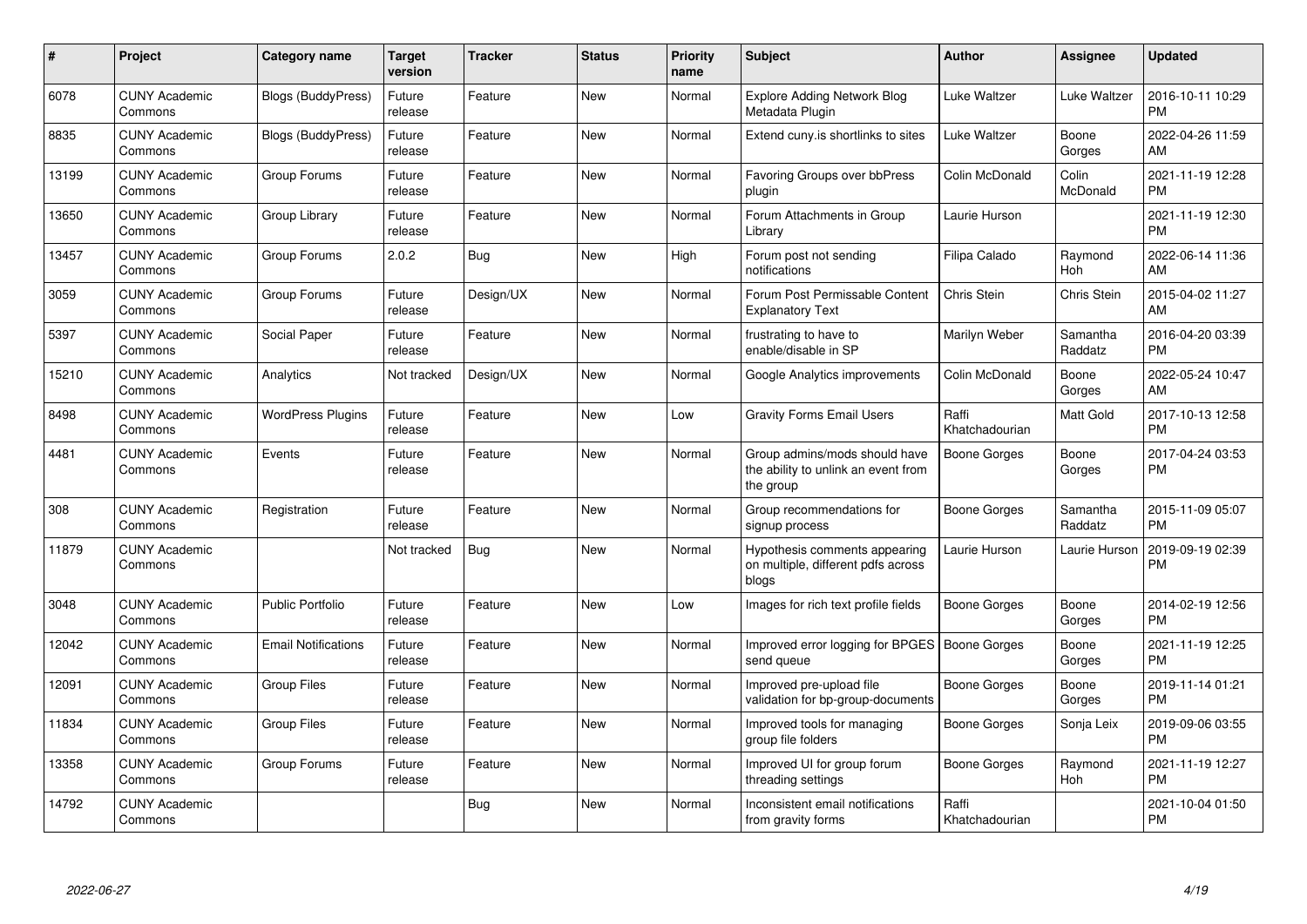| #     | Project                         | <b>Category name</b>           | <b>Target</b><br>version | <b>Tracker</b> | <b>Status</b> | <b>Priority</b><br>name | <b>Subject</b>                                                                                                                               | <b>Author</b>          | <b>Assignee</b>     | <b>Updated</b>                |
|-------|---------------------------------|--------------------------------|--------------------------|----------------|---------------|-------------------------|----------------------------------------------------------------------------------------------------------------------------------------------|------------------------|---------------------|-------------------------------|
| 9908  | <b>CUNY Academic</b><br>Commons |                                | Not tracked              | Feature        | New           | Normal                  | Is it possible to send email<br>updates to users (or an email<br>address not on the list) for only a<br>single page AFTER being<br>prompted? | <b>Michael Shields</b> | scott voth          | 2018-06-11 01:34<br><b>PM</b> |
| 13048 | <b>CUNY Academic</b><br>Commons | Shortcodes and<br>embeds       | Future<br>release        | Feature        | New           | Normal                  | Jupyter Notebooks support                                                                                                                    | Boone Gorges           |                     | 2020-07-14 11:46<br>AM        |
| 13370 | <b>CUNY Academic</b><br>Commons | Group Library                  | Future<br>release        | Feature        | New           | Normal                  | Library bulk deletion and folder<br>editing                                                                                                  | Colin McDonald         | Boone<br>Gorges     | 2020-10-13 10:41<br>AM        |
| 3565  | <b>CUNY Academic</b><br>Commons | My Commons                     | Not tracked              | Documentation  | <b>New</b>    | Normal                  | Load Newest inconsistencies                                                                                                                  | Chris Stein            | scott voth          | 2015-11-09 01:16<br><b>PM</b> |
| 5679  | <b>CUNY Academic</b><br>Commons | Analytics                      | Not tracked              | Feature        | New           | Normal                  | Logged In Users for GA                                                                                                                       | Valerie Townsend       | Valerie<br>Townsend | 2016-06-11 09:49<br>AM        |
| 11531 | <b>CUNY Academic</b><br>Commons | Events                         | Future<br>release        | Feature        | New           | Normal                  | Main Events calendar should<br>include non-public events that<br>user has access to                                                          | scott voth             | Boone<br>Gorges     | 2019-06-11 10:00<br>AM        |
| 6389  | <b>CUNY Academic</b><br>Commons | <b>BuddyPress Docs</b>         | Future<br>release        | Feature        | New           | Low                     | Make Discussion Area Visible<br>When Editing a Doc                                                                                           | Luke Waltzer           | Boone<br>Gorges     | 2016-10-21 04:16<br><b>PM</b> |
| 5050  | <b>CUNY Academic</b><br>Commons | Social Paper                   | Future<br>release        | Feature        | <b>New</b>    | Low                     | Making comments visible in SP<br>editing mode (SP suggestion #1)                                                                             | Marilyn Weber          | Samantha<br>Raddatz | 2019-09-17 11:10<br>PM        |
| 14496 | <b>CUNY Academic</b><br>Commons | Domain Mapping                 | Future<br>release        | <b>Bug</b>     | <b>New</b>    | Normal                  | Mapped domain SSO uses<br>third-party cookies                                                                                                | Raymond Hoh            | Raymond<br>Hoh      | 2021-05-24 04:03<br><b>PM</b> |
| 15757 | <b>CUNY Academic</b><br>Commons |                                |                          | Bug            | New           | Normal                  | Members # do not match                                                                                                                       | Laurie Hurson          |                     | 2022-03-30 04:52<br><b>PM</b> |
| 10794 | <b>CUNY Academic</b><br>Commons | Performance                    | Not tracked              | <b>Bug</b>     | New           | Normal                  | Memcached connection<br>occasionally breaks                                                                                                  | Boone Gorges           | Boone<br>Gorges     | 2018-12-06 03:30<br><b>PM</b> |
| 13891 | <b>CUNY Academic</b><br>Commons | Internal Tools and<br>Workflow | 2.1.0                    | Feature        | New           | Normal                  | Migrate automated linting to<br>GitHub Actions                                                                                               | Boone Gorges           | Jeremy Felt         | 2022-05-26 10:45<br>AM        |
| 11392 | <b>CUNY Academic</b><br>Commons |                                | Future<br>release        | Bug            | New           | Normal                  | Migrate users away from<br><b>StatPress</b>                                                                                                  | Boone Gorges           |                     | 2019-04-23 03:53<br>PM        |
| 10839 | <b>CUNY Academic</b><br>Commons | About page                     | Not tracked              | Support        | New           | Normal                  | <b>Mission Statement Needs</b><br>Revision                                                                                                   | scott voth             | Matt Gold           | 2018-12-26 10:58<br>AM        |
| 3580  | <b>CUNY Academic</b><br>Commons | Group Blogs                    | Future<br>release        | Feature        | <b>New</b>    | Normal                  | Multiple blogs per group                                                                                                                     | Boone Gorges           | Boone<br>Gorges     | 2018-02-20 02:02<br>PM        |
| 4535  | <b>CUNY Academic</b><br>Commons | My Commons                     | Future<br>release        | <b>Bug</b>     | New           | Low                     | My Commons filter issue                                                                                                                      | scott voth             | Raymond<br>Hoh      | 2015-09-01 11:17<br>AM        |
| 11968 | JustPublics@365<br>MediaCamp    |                                |                          | Feature        | New           | Normal                  | Nanoscience Retractable Display<br>  Unit                                                                                                    | Donald Cherry          | Bonnie<br>Eissner   | 2021-02-19 08:50<br>AM        |
| 11883 | <b>CUNY Academic</b><br>Commons | Help/Codex                     | Not tracked              | Support        | New           | Normal                  | Need Embedding Help Page<br>Update (Tableau)                                                                                                 | Anthony Wheeler        | scott voth          | 2019-09-24 08:49<br>AM        |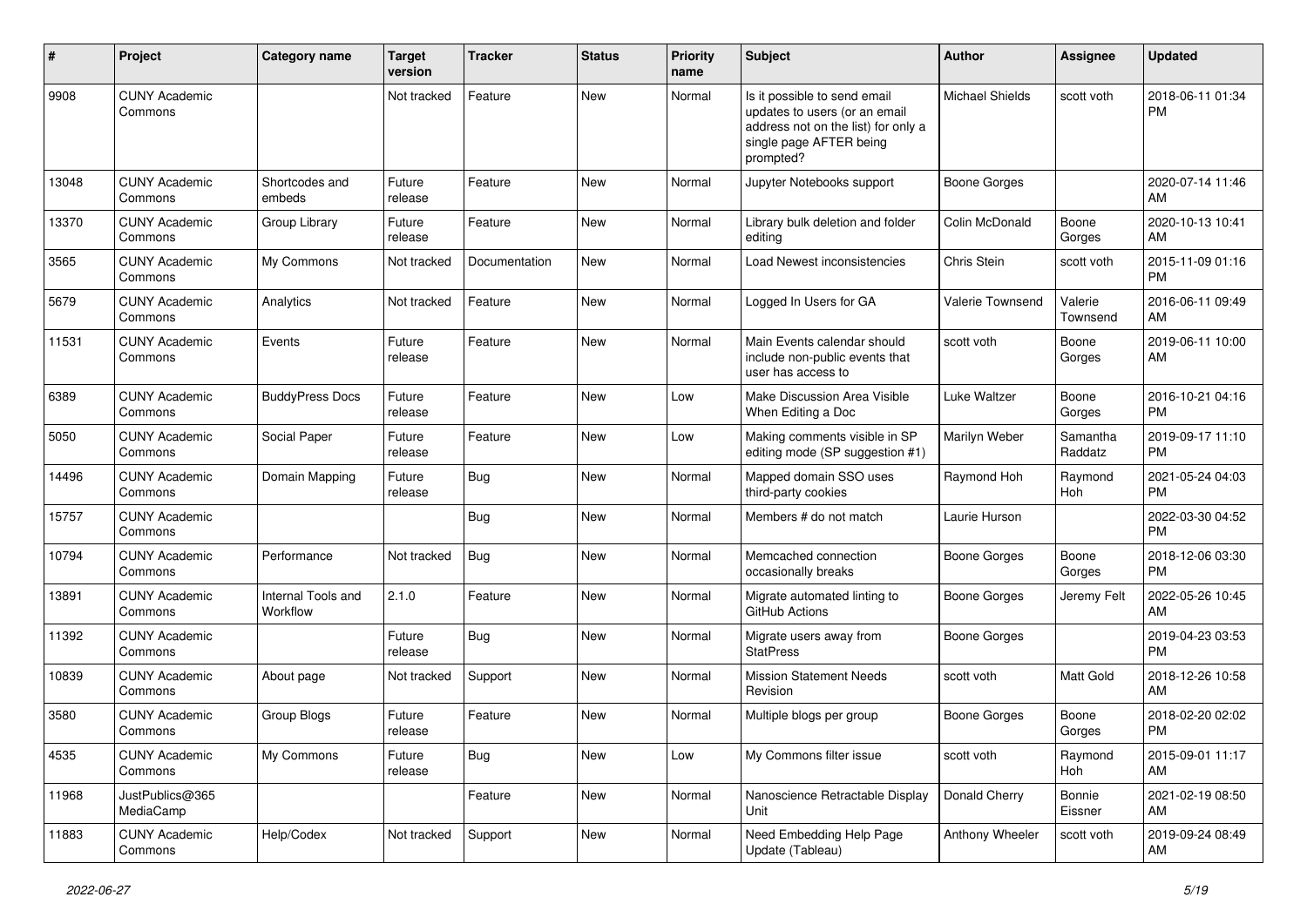| $\pmb{\#}$ | <b>Project</b>                  | <b>Category name</b>           | <b>Target</b><br>version | Tracker    | <b>Status</b> | <b>Priority</b><br>name | <b>Subject</b>                                                     | <b>Author</b>           | Assignee              | <b>Updated</b>                |
|------------|---------------------------------|--------------------------------|--------------------------|------------|---------------|-------------------------|--------------------------------------------------------------------|-------------------------|-----------------------|-------------------------------|
| 16255      | <b>CUNY Academic</b><br>Commons | WordPress (misc)               |                          | <b>Bug</b> | New           | Normal                  | Need to define 'MULTISITE'<br>constant in wp-config.php            | Raymond Hoh             |                       | 2022-06-19 09:31<br>AM        |
| 4972       | <b>CUNY Academic</b><br>Commons | Analytics                      | Not tracked              | <b>Bug</b> | New           | Normal                  | <b>Newsletter Analytics</b>                                        | Stephen Real            | Matt Gold             | 2015-12-09 12:54<br><b>PM</b> |
| 15045      | <b>CUNY Academic</b><br>Commons |                                |                          | Support    | <b>New</b>    | Normal                  | no result for KCeL in the search<br>box on the commons             | Marilyn Weber           |                       | 2021-12-10 11:29<br>AM        |
| 14475      | <b>CUNY Academic</b><br>Commons |                                | Not tracked              | Publicity  | <b>New</b>    | Normal                  | <b>OER Showcase Page</b>                                           | Laurie Hurson           | Laurie Hurson         | 2021-09-14 10:46<br>AM        |
| 10354      | <b>CUNY Academic</b><br>Commons | <b>Public Portfolio</b>        | Future<br>release        | Feature    | New           | Normal                  | Opt out of Having a Profile Page                                   | scott voth              | Chris Stein           | 2020-05-12 10:43<br>AM        |
| 8607       | <b>CUNY Academic</b><br>Commons |                                | Not tracked              | Support    | <b>New</b>    | Normal                  | Paypal?                                                            | Marilyn Weber           | Matt Gold             | 2018-05-15 01:37<br><b>PM</b> |
| 15194      | <b>CUNY Academic</b><br>Commons | Internal Tools and<br>Workflow | 2.1.0                    | Feature    | <b>New</b>    | Normal                  | PHPCS sniff for un-restored<br>switch_to_blog() calls              | Boone Gorges            | Jeremy Felt           | 2022-05-26 10:45<br>AM        |
| 3506       | <b>CUNY Academic</b><br>Commons | Publicity                      | 1.7                      | Publicity  | <b>New</b>    | Normal                  | Prepare 1.7 email messaging                                        | Micki Kaufman           | Micki<br>Kaufman      | 2014-10-01 12:36<br><b>PM</b> |
| 10580      | <b>CUNY Academic</b><br>Commons | Information<br>Architecture    | Future<br>release        | Design/UX  | <b>New</b>    | Normal                  | Primary nav item review                                            | Boone Gorges            | Sara Cannon           | 2021-11-19 12:37<br><b>PM</b> |
| 13286      | <b>CUNY Academic</b><br>Commons |                                | Not tracked              | Support    | <b>New</b>    | Normal                  | problem connecting with<br><b>WordPress app</b>                    | Marilyn Weber           | Raymond<br><b>Hoh</b> | 2020-09-08 11:16<br>AM        |
| 15685      | <b>CUNY Academic</b><br>Commons |                                |                          | Support    | New           | High                    | problem with chrome?                                               | Marilyn Weber           |                       | 2022-04-25 03:40<br><b>PM</b> |
| 4622       | <b>CUNY Academic</b><br>Commons | <b>Public Portfolio</b>        | Future<br>release        | Design/UX  | <b>New</b>    | Normal                  | <b>Profile Visibility Settings</b>                                 | Samantha Raddatz        | Samantha<br>Raddatz   | 2015-09-21 12:18<br><b>PM</b> |
| 15883      | <b>CUNY Academic</b><br>Commons |                                | 2.1.0                    | Feature    | <b>New</b>    | Normal                  | Release BPGES update                                               | <b>Boone Gorges</b>     | Boone<br>Gorges       | 2022-05-26 10:39<br>AM        |
| 16199      | <b>CUNY Academic</b><br>Commons | <b>Directories</b>             | 2.0.2                    | Bug        | <b>New</b>    | Normal                  | Removed "Semester" Filter from<br><b>Courses Directory</b>         | Laurie Hurson           | Boone<br>Gorges       | 2022-06-14 11:36<br>AM        |
| 11496      | <b>CUNY Academic</b><br>Commons | <b>Public Portfolio</b>        | 1.15.2                   | Support    | <b>New</b>    | Normal                  | Replace Twitter Icon on Member<br>Portfolio page                   | scott voth              | Boone<br>Gorges       | 2019-06-06 01:03<br><b>PM</b> |
| 5282       | <b>CUNY Academic</b><br>Commons | Social Paper                   | Future<br>release        | <b>Bug</b> | <b>New</b>    | Normal                  | Replying via email directs to<br>paper but not individual comment. | Marilyn Weber           | Raymond<br>Hoh        | 2016-03-02 01:48<br><b>PM</b> |
| 9420       | <b>CUNY Academic</b><br>Commons | cuny.is                        | Not tracked              | Feature    | <b>New</b>    | Normal                  | Request for http://cuny.is/streams                                 | Raffi<br>Khatchadourian | Marilyn<br>Weber      | 2018-04-02 10:08<br>AM        |
| 12247      | <b>CUNY Academic</b><br>Commons | Publicity                      | Not tracked              | Support    | <b>New</b>    | Normal                  | <b>Screenshot of First Commons</b><br>Homepage                     | scott voth              | scott voth            | 2020-01-14 12:08<br><b>PM</b> |
| 5053       | <b>CUNY Academic</b><br>Commons | Social Paper                   | Future<br>release        | Feature    | <b>New</b>    | Low                     | Scrollable menu to add readers<br>(SP suggestion #4)               | Marilyn Weber           | Samantha<br>Raddatz   | 2016-04-21 05:21<br><b>PM</b> |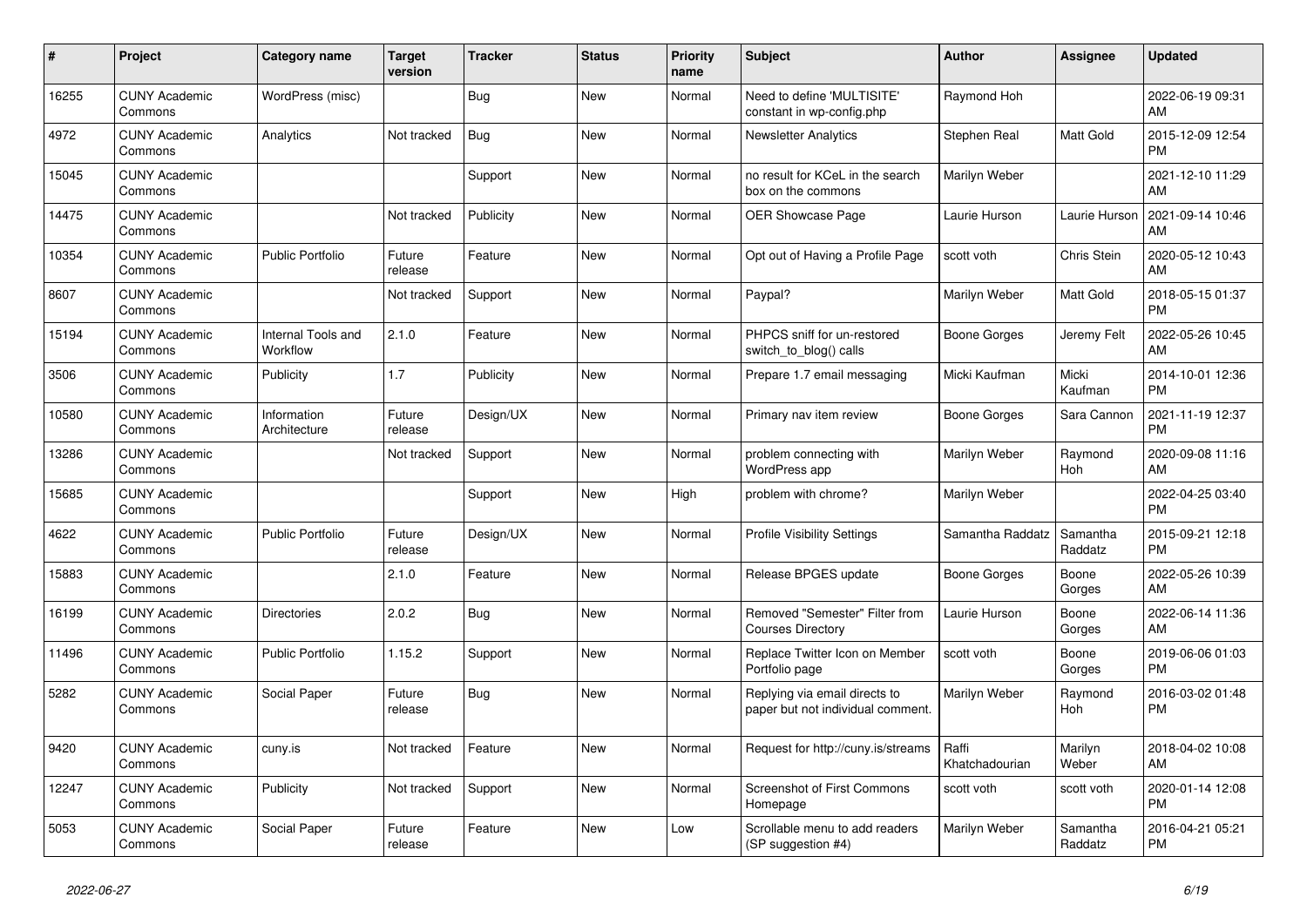| $\#$  | Project                         | <b>Category name</b>     | <b>Target</b><br>version | <b>Tracker</b> | <b>Status</b> | <b>Priority</b><br>name | <b>Subject</b>                                                                                               | Author              | Assignee            | <b>Updated</b>                |
|-------|---------------------------------|--------------------------|--------------------------|----------------|---------------|-------------------------|--------------------------------------------------------------------------------------------------------------|---------------------|---------------------|-------------------------------|
| 5052  | <b>CUNY Academic</b><br>Commons | Social Paper             | Future<br>release        | Feature        | <b>New</b>    | Low                     | Sentence by sentence or line by<br>line comments (SP suggestion #3)                                          | Marilyn Weber       | Boone<br>Gorges     | 2016-02-11 10:24<br>РM        |
| 12328 | <b>CUNY Academic</b><br>Commons |                          | Not tracked              | Support        | New           | Normal                  | Sign up Code for Non-CUNY<br>Faculty                                                                         | Laurie Hurson       |                     | 2020-01-28 10:25<br>AM        |
| 12438 | <b>CUNY Academic</b><br>Commons | Courses                  | Not tracked              | <b>Bug</b>     | New           | Normal                  | Site appearing twice                                                                                         | Laurie Hurson       | Boone<br>Gorges     | 2020-02-18 01:34<br><b>PM</b> |
| 15767 | <b>CUNY Academic</b><br>Commons | WordPress (misc)         |                          | Support        | New           | Normal                  | Site loading slowly                                                                                          | scott voth          | Boone<br>Gorges     | 2022-04-04 08:56<br><b>PM</b> |
| 7022  | <b>CUNY Academic</b><br>Commons | Announcements            | Future<br>release        | <b>Bug</b>     | <b>New</b>    | Normal                  | Sitewide announcements should<br>be displayed on, and dismissable<br>from, mapped domains                    | Boone Gorges        | Boone<br>Gorges     | 2018-03-22 10:18<br>AM        |
| 15816 | <b>CUNY Academic</b><br>Commons |                          | Not tracked              | Support        | New           | Normal                  | slow loading at SPS                                                                                          | Marilyn Weber       |                     | 2022-04-05 01:26<br><b>PM</b> |
| 7981  | <b>CUNY Academic</b><br>Commons | Social Paper             | Future<br>release        | <b>Bug</b>     | New           | Normal                  | Social Paper comments should<br>not go to spam                                                               | Luke Waltzer        | Boone<br>Gorges     | 2018-04-16 03:52<br><b>PM</b> |
| 5205  | <b>CUNY Academic</b><br>Commons | Social Paper             | Future<br>release        | Feature        | New           | Normal                  | Social Paper folders                                                                                         | Marilyn Weber       |                     | 2016-02-11 10:24<br><b>PM</b> |
| 7663  | <b>CUNY Academic</b><br>Commons | Social Paper             | Future<br>release        | <b>Bug</b>     | <b>New</b>    | Normal                  | Social Paper notifications not<br>formatted correctly on secondary<br>sites                                  | <b>Boone Gorges</b> | Boone<br>Gorges     | 2018-04-16 03:52<br><b>PM</b> |
| 14908 | <b>CUNY Academic</b><br>Commons | Performance              |                          | <b>Bug</b>     | <b>New</b>    | Normal                  | Stale object cache on cdev                                                                                   | Raymond Hoh         | Boone<br>Gorges     | 2021-12-07 09:45<br>AM        |
| 11024 | <b>CUNY Academic</b><br>Commons | WordPress (misc)         | Future<br>release        | <b>Bug</b>     | New           | Normal                  | Subsites should not show "you<br>should update your .htaccess<br>now" notice after permalink<br>setting save | <b>Boone Gorges</b> |                     | 2019-01-28 01:35<br><b>PM</b> |
| 5298  | <b>CUNY Academic</b><br>Commons |                          | Not tracked              | Publicity      | <b>New</b>    | Normal                  | Survey Pop-Up Text                                                                                           | Samantha Raddatz    | Samantha<br>Raddatz | 2016-03-22 12:27<br><b>PM</b> |
| 16177 | <b>CUNY Academic</b><br>Commons | Reply By Email           |                          | <b>Bug</b>     | <b>New</b>    | Normal                  | Switch to Inbound mode for RBE                                                                               | Raymond Hoh         | Raymond<br>Hoh      | 2022-05-30 04:32<br><b>PM</b> |
| 9720  | <b>CUNY Academic</b><br>Commons | Authentication           | Future<br>release        | Feature        | New           | Normal                  | The Commons should be an<br>oAuth provider                                                                   | <b>Boone Gorges</b> |                     | 2019-03-01 02:04<br><b>PM</b> |
| 8211  | <b>CUNY Academic</b><br>Commons | <b>WordPress Themes</b>  | Future<br>release        | Feature        | New           | Normal                  | Theme Suggestions: Material<br>Design-Inspired Themes                                                        | Margaret Galvan     | Margaret<br>Galvan  | 2017-08-07 02:48<br>PM        |
| 11843 | <b>CUNY Academic</b><br>Commons | WordPress (misc)         | Future<br>release        | Design/UX      | New           | Normal                  | Tweaking the Gutenberg Editor<br>Interface                                                                   | Laurie Hurson       |                     | 2022-04-26 12:00<br>PM        |
| 14911 | <b>CUNY Academic</b><br>Commons | <b>WordPress Themes</b>  | Not tracked              | Support        | New           | Normal                  | Twentytwentyone theme                                                                                        | Marilyn Weber       |                     | 2021-10-28 10:37<br>AM        |
| 11545 | <b>CUNY Academic</b><br>Commons | <b>WordPress Plugins</b> | Not tracked              | Support        | New           | Normal                  | Twitter searches in WordPress                                                                                | Gina Cherry         | Matt Gold           | 2019-09-23 01:03<br>PM        |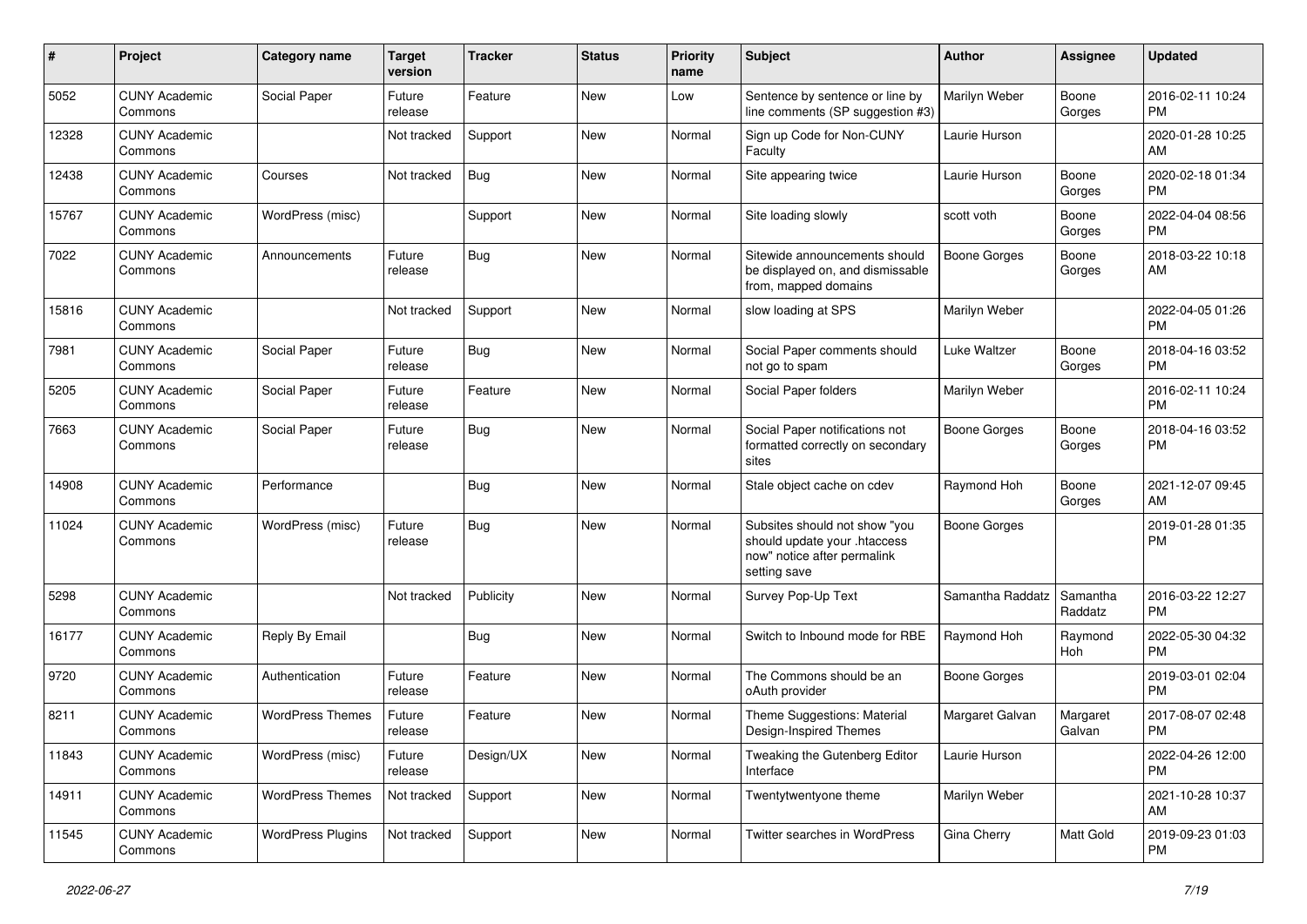| #     | Project                         | <b>Category name</b>     | <b>Target</b><br>version | <b>Tracker</b> | <b>Status</b> | <b>Priority</b><br>name | Subject                                                                                    | Author              | Assignee            | <b>Updated</b>                |
|-------|---------------------------------|--------------------------|--------------------------|----------------|---------------|-------------------------|--------------------------------------------------------------------------------------------|---------------------|---------------------|-------------------------------|
| 9926  | <b>CUNY Academic</b><br>Commons | <b>WordPress Plugins</b> | Future<br>release        | <b>Bug</b>     | <b>New</b>    | Normal                  | twitter-mentions-as-comments<br>cron jobs can run long                                     | <b>Boone Gorges</b> | Boone<br>Gorges     | 2018-10-24 12:34<br><b>PM</b> |
| 12392 | <b>CUNY Academic</b><br>Commons | Help/Codex               | Not tracked              | Documentation  | New           | Normal                  | <b>Updates to Common Commons</b><br>Questions on Help Page                                 | scott voth          | Margaret<br>Galvan  | 2020-02-11 10:53<br>AM        |
| 3691  | <b>CUNY Academic</b><br>Commons | <b>WordPress Plugins</b> | Future<br>release        | <b>Bug</b>     | New           | Normal                  | <b>WPMU Domain Mapping</b><br>Debugging on cdev                                            | Raymond Hoh         | Matt Gold           | 2014-12-12 09:04<br>AM        |
| 3330  | <b>CUNY Academic</b><br>Commons | My Commons               | Future<br>release        | Feature        | Assigned      | Normal                  | 'Commons Information" tool                                                                 | Boone Gorges        | Chris Stein         | 2014-09-22 08:46<br><b>PM</b> |
| 6671  | <b>CUNY Academic</b><br>Commons | Reply By Email           | Not tracked              | <b>Bug</b>     | Assigned      | Normal                  | "Post too often" RBE error<br>message                                                      | <b>Matt Gold</b>    | Raymond<br>Hoh      | 2016-11-11 09:55<br>AM        |
| 481   | <b>CUNY Academic</b><br>Commons | Groups (misc)            | Future<br>release        | Feature        | Assigned      | Normal                  | ability to archive inactive groups<br>and blogs                                            | Michael Mandiberg   | Samantha<br>Raddatz | 2015-11-09 05:56<br><b>PM</b> |
| 5827  | <b>CUNY Academic</b><br>Commons | <b>Public Portfolio</b>  | Future<br>release        | Bug            | Assigned      | Normal                  | Academic Interests square<br>bracket links not working                                     | scott voth          | Chris Stein         | 2016-08-11 11:59<br><b>PM</b> |
| 4221  | <b>CUNY Academic</b><br>Commons | Group Forums             | Future<br>release        | Design/UX      | Assigned      | Normal                  | Add 'Number of Posts' display<br>option to Forum page                                      | Samantha Raddatz    | Samantha<br>Raddatz | 2015-06-26 02:21<br><b>PM</b> |
| 9895  | <b>CUNY Academic</b><br>Commons | Onboarding               | Future<br>release        | Feature        | Assigned      | Normal                  | Add "Accept Invitation"<br>link/button/function to Group<br>and/or Site invitation emails? | Luke Waltzer        | Boone<br>Gorges     | 2018-06-07 12:42<br><b>PM</b> |
| 9835  | <b>CUNY Academic</b><br>Commons | Group Forums             | Future<br>release        | <b>Bug</b>     | Assigned      | Normal                  | add a "like" function?                                                                     | Marilyn Weber       | <b>Erik Trainer</b> | 2018-06-05 01:49<br><b>PM</b> |
| 3492  | <b>CUNY Academic</b><br>Commons | <b>WordPress Themes</b>  | Future<br>release        | Support        | Assigned      | Normal                  | Add CBOX theme to the<br>Commons                                                           | scott voth          | Raymond<br>Hoh      | 2014-10-08 05:55<br>PM        |
| 2571  | <b>NYCDH Community</b><br>Site  |                          |                          | Feature        | Assigned      | Normal                  | Add Google custom search box to<br>homepage                                                | <b>Mark Newton</b>  | Raymond<br>Hoh      | 2013-05-18 07:49<br><b>PM</b> |
| 3220  | <b>CUNY Academic</b><br>Commons | <b>Public Portfolio</b>  | Future<br>release        | Feature        | Assigned      | Normal                  | Add indent/outdent option to<br>Formatting Buttons on Profile<br>Page                      | <b>Matt Gold</b>    | Boone<br>Gorges     | 2014-05-21 10:39<br><b>PM</b> |
| 2223  | <b>CUNY Academic</b><br>Commons | <b>WordPress Plugins</b> | Future<br>release        | Feature        | Assigned      | Low                     | Add Participad to the CUNY<br><b>Academic Commons</b>                                      | Matt Gold           | Boone<br>Gorges     | 2014-09-17 10:03<br><b>PM</b> |
| 554   | <b>CUNY Academic</b><br>Commons | BuddyPress (misc)        | Future<br>release        | Feature        | Assigned      | Normal                  | Add Trackback notifications to<br>site-wide activity feed                                  | Matt Gold           | Boone<br>Gorges     | 2015-11-09 06:19<br><b>PM</b> |
| 2574  | <b>NYCDH Community</b><br>Site  |                          |                          | Feature        | Assigned      | Normal                  | Add Way to Upload Files to<br>Groups                                                       | <b>Mark Newton</b>  | Raymond<br>Hoh      | 2013-05-18 07:46<br>PM        |
| 5016  | <b>CUNY Academic</b><br>Commons | Events                   | Future<br>release        | Feature        | Assigned      | Low                     | Allow comments to be posted on<br>events                                                   | Matt Gold           | Raymond<br>Hoh      | 2019-03-01 02:23<br><b>PM</b> |
| 3354  | <b>CUNY Academic</b><br>Commons | Group Files              | Future<br>release        | Feature        | Assigned      | Low                     | Allow Group Download of Multiple   Matt Gold<br><b>Selected Files</b>                      |                     | Chris Stein         | 2014-08-01 08:50<br>AM        |
| 3308  | <b>CUNY Academic</b><br>Commons | Group Invitations        | Future<br>release        | Feature        | Assigned      | Normal                  | Allow members to rescind group<br>invitations                                              | Matt Gold           | Boone<br>Gorges     | 2015-04-01 08:53<br>PM        |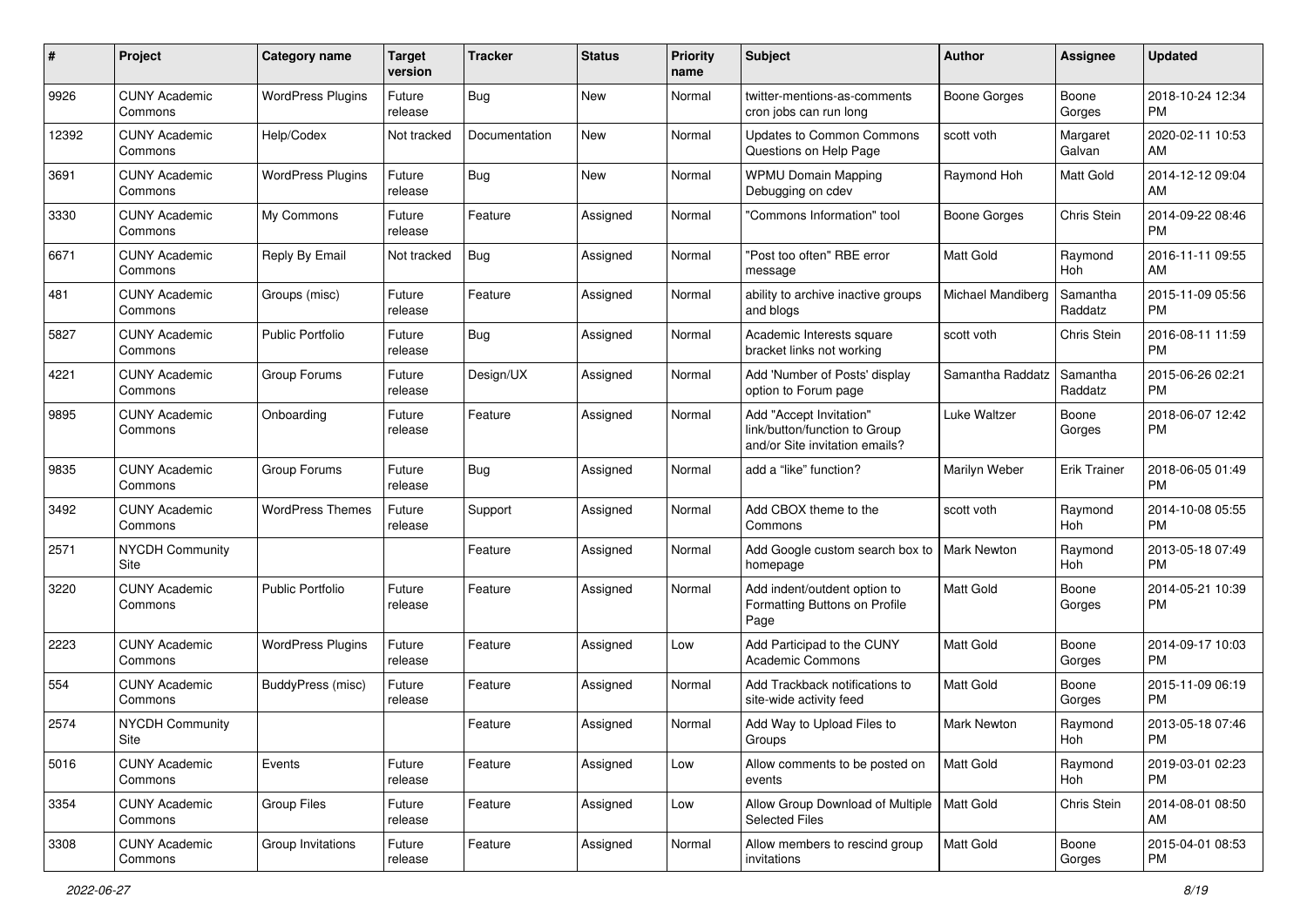| #     | Project                         | <b>Category name</b>     | <b>Target</b><br>version | <b>Tracker</b>        | <b>Status</b> | <b>Priority</b><br>name | Subject                                                                               | Author              | <b>Assignee</b>     | <b>Updated</b>                |
|-------|---------------------------------|--------------------------|--------------------------|-----------------------|---------------|-------------------------|---------------------------------------------------------------------------------------|---------------------|---------------------|-------------------------------|
| 1165  | <b>CUNY Academic</b><br>Commons | <b>Email Invitations</b> | Future<br>release        | Feature               | Assigned      | Low                     | Allow saved lists of invitees under<br>Send Invites                                   | <b>Boone Gorges</b> | Boone<br>Gorges     | 2015-11-09 06:03<br><b>PM</b> |
| 2523  | <b>CUNY Academic</b><br>Commons | <b>BuddyPress Docs</b>   | Future<br>release        | Feature               | Assigned      | Normal                  | Allow Users to Upload Images to<br><b>BP</b> Docs                                     | Matt Gold           | Boone<br>Gorges     | 2015-11-09 06:14<br><b>PM</b> |
| 14439 | <b>CUNY Academic</b><br>Commons | Spam/Spam<br>Prevention  | 2.0.2                    | Support               | Assigned      | Normal                  | Aprroved comments held for<br>moderation                                              | Laurie Hurson       | Raymond<br>Hoh      | 2022-06-14 11:36<br>AM        |
| 3193  | <b>CUNY Academic</b><br>Commons | Group Forums             | Future<br>release        | Feature               | Assigned      | Normal                  | bbPress 2.x dynamic roles and<br><b>RBE</b>                                           | <b>Boone Gorges</b> | Boone<br>Gorges     | 2014-09-30 01:30<br><b>PM</b> |
| 635   | <b>CUNY Academic</b><br>Commons | BuddyPress (misc)        | Future<br>release        | Feature               | Assigned      | Normal                  | Big Blue Button -<br>Videoconferencing in Groups and<br><b>Blogs</b>                  | Matt Gold           | Boone<br>Gorges     | 2011-03-14 03:24<br><b>PM</b> |
| 3042  | <b>CUNY Academic</b><br>Commons | <b>Public Portfolio</b>  | Future<br>release        | Feature               | Assigned      | Normal                  | Browsing member interests                                                             | <b>Matt Gold</b>    | Boone<br>Gorges     | 2015-03-21 09:04<br><b>PM</b> |
| 618   | <b>CUNY Academic</b><br>Commons | <b>BuddyPress Docs</b>   | Future<br>release        | Feature               | Assigned      | Normal                  | <b>BuddyPress Docs: export formats</b>                                                | <b>Boone Gorges</b> | Boone<br>Gorges     | 2015-11-09 05:38<br><b>PM</b> |
| 1417  | <b>CUNY Academic</b><br>Commons | <b>BuddyPress Docs</b>   | Future<br>release        | Feature               | Assigned      | Low                     | <b>Bulk actions for BuddyPress Docs</b>                                               | <b>Boone Gorges</b> | Boone<br>Gorges     | 2016-10-17 10:41<br><b>PM</b> |
| 4980  | <b>CUNY Academic</b><br>Commons | Home Page                | Future<br>release        | Feature               | Assigned      | Normal                  | CAC Featured Content -- Adding<br>Randomization                                       | Matt Gold           | Boone<br>Gorges     | 2016-12-12 03:01<br>PM        |
| 2167  | <b>CUNY Academic</b><br>Commons | WordPress (misc)         | Future<br>release        | <b>Bug</b>            | Assigned      | Normal                  | CAC-Livestream Plugin Issues                                                          | Michael Smith       | Dominic<br>Giglio   | 2015-01-02 03:06<br><b>PM</b> |
| 4404  | <b>CUNY Academic</b><br>Commons | <b>Public Portfolio</b>  | Future<br>release        | Design/UX             | Assigned      | Normal                  | Change color of permissions info<br>on portfolio editing interface                    | <b>Matt Gold</b>    | Samantha<br>Raddatz | 2015-08-11 05:28<br><b>PM</b> |
| 11519 | <b>CUNY Academic</b><br>Commons |                          | Not tracked              | Support               | Assigned      | Normal                  | comment option not appearing                                                          | Marilyn Weber       |                     | 2019-09-24 10:28<br>AM        |
| 8078  | <b>CUNY Academic</b><br>Commons | <b>WordPress Plugins</b> | Future<br>release        | <b>System Upgrade</b> | Assigned      | Normal                  | CommentPress Updates                                                                  | Margaret Galvan     | Christian<br>Wach   | 2017-05-08 03:49<br><b>PM</b> |
| 3473  | <b>CUNY Academic</b><br>Commons | User Experience          | Future<br>release        | Feature               | Assigned      | Normal                  | Commons profile: Add help info<br>about "Positions" replacing "title"                 | Keith Miyake        | Samantha<br>Raddatz | 2015-11-09 02:28<br><b>PM</b> |
| 940   | <b>CUNY Academic</b><br>Commons | Redmine                  | Future<br>release        | Feature               | Assigned      | Low                     | Communication with users after<br>releases                                            | Matt Gold           | Dominic<br>Giglio   | 2012-09-09 04:36<br><b>PM</b> |
| 6392  | <b>CUNY Academic</b><br>Commons | Group Forums             | Future<br>release        | Design/UX             | Assigned      | Low                     | Composition/Preview Panes in<br>Forum Posts                                           | Luke Waltzer        | Paige Dupont        | 2016-10-21 04:26<br><b>PM</b> |
| 599   | <b>CUNY Academic</b><br>Commons | BuddyPress (misc)        | Future<br>release        | Feature               | Assigned      | Normal                  | Consider adding rating plugins for   Matt Gold<br><b>BuddyPress/BBPress</b>           |                     | Boone<br>Gorges     | 2011-08-22 06:50<br><b>PM</b> |
| 4238  | <b>CUNY Academic</b><br>Commons | Events                   | Future<br>release        | Feature               | Assigned      | Normal                  | Copy Events to Other Groups?                                                          | Matt Gold           | Boone<br>Gorges     | 2015-07-02 10:08<br>AM        |
| 8837  | <b>CUNY Academic</b><br>Commons |                          | Not tracked              | Feature               | Assigned      | Normal                  | Create a form to request info from<br>people requesting premium<br>themes and plugins | Matt Gold           | Marilyn<br>Weber    | 2017-11-14 03:35<br>PM        |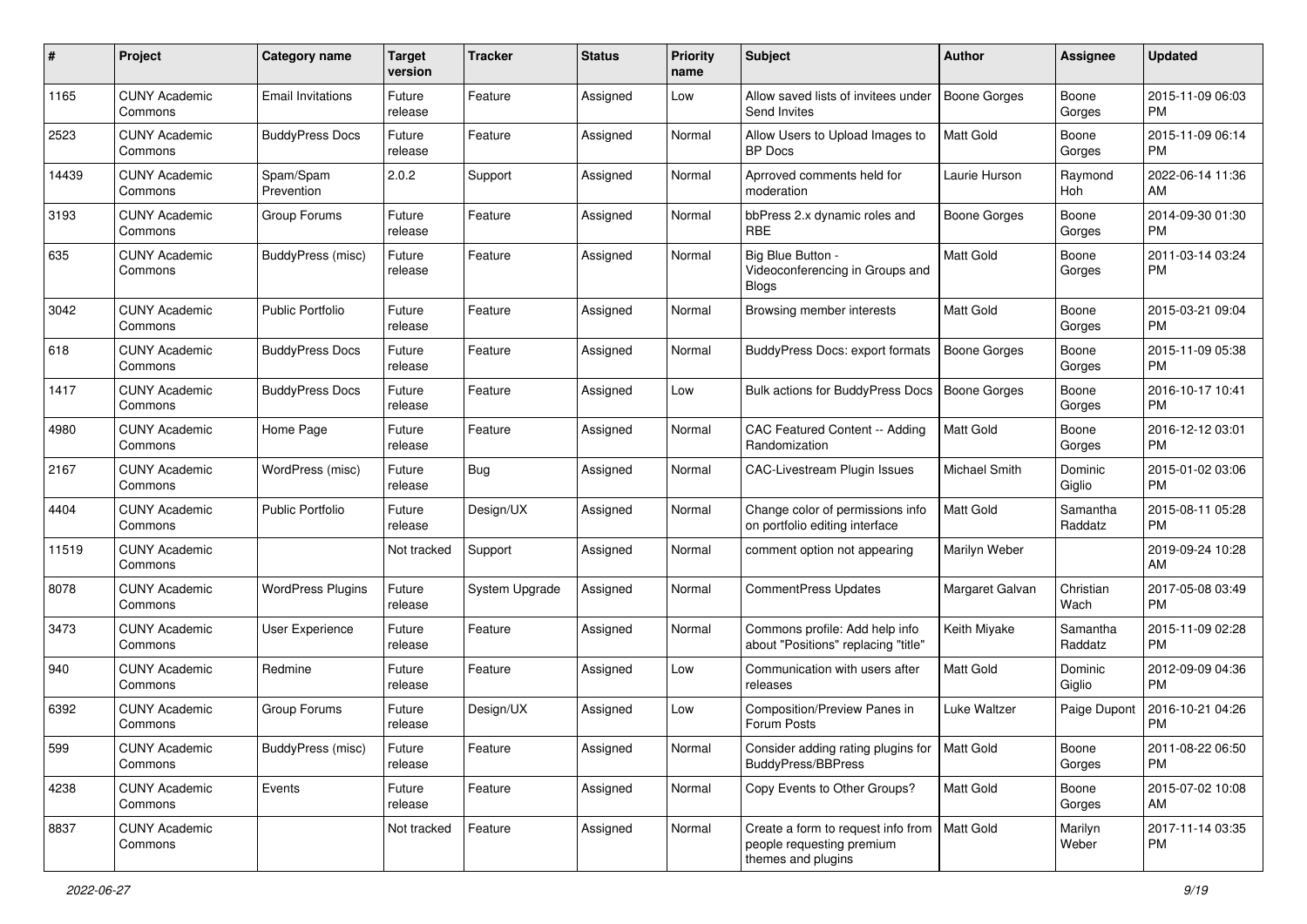| #     | Project                         | <b>Category name</b>       | <b>Target</b><br>version | <b>Tracker</b> | <b>Status</b> | <b>Priority</b><br>name | Subject                                                                                   | Author              | Assignee           | <b>Updated</b>                |
|-------|---------------------------------|----------------------------|--------------------------|----------------|---------------|-------------------------|-------------------------------------------------------------------------------------------|---------------------|--------------------|-------------------------------|
| 3080  | <b>CUNY Academic</b><br>Commons | Group Files                | Future<br>release        | Feature        | Assigned      | Low                     | Create a system to keep track of<br>file changes                                          | <b>Matt Gold</b>    | Boone<br>Gorges    | 2014-02-26 10:04<br><b>PM</b> |
| 5955  | <b>CUNY Academic</b><br>Commons | Outreach                   | Future<br>release        | Feature        | Assigned      | Normal                  | Create auto-newsletter for<br>commons members                                             | <b>Matt Gold</b>    | Luke Waltzer       | 2016-08-30 10:34<br>AM        |
| 6115  | <b>CUNY Academic</b><br>Commons | Publicity                  | Not tracked              | Feature        | Assigned      | Normal                  | create digital signage for GC                                                             | Matt Gold           | scott voth         | 2016-10-11 10:09<br>PM        |
| 636   | <b>CUNY Academic</b><br>Commons | WordPress (misc)           | Not tracked              | Support        | Assigned      | Normal                  | Create Lynda.com-like Table of<br><b>Contents for Prospective Tutorial</b><br>Screencasts | <b>Matt Gold</b>    | scott voth         | 2016-02-23 03:12<br><b>PM</b> |
| 365   | <b>CUNY Academic</b><br>Commons | WordPress (misc)           | Future<br>release        | Feature        | Assigned      | Normal                  | <b>Create Mouseover Tooltips</b><br>throughout Site                                       | <b>Matt Gold</b>    | Chris Stein        | 2015-11-09 06:18<br><b>PM</b> |
| 4053  | <b>CUNY Academic</b><br>Commons | Events                     | Future<br>release        | Feature        | Assigned      | Normal                  | Create new tab for past events                                                            | <b>Matt Gold</b>    | Boone<br>Gorges    | 2015-05-12 02:10<br><b>PM</b> |
| 8666  | <b>CUNY Academic</b><br>Commons | Teaching                   | Not tracked              | Documentation  | Assigned      | Normal                  | Create Teaching on the<br>Commons Resource Page                                           | <b>Matt Gold</b>    | Laurie Hurson      | 2019-09-23 03:16<br><b>PM</b> |
| 287   | <b>CUNY Academic</b><br>Commons | WordPress (misc)           | Future<br>release        | Feature        | Assigned      | Normal                  | Create troubleshooting tool for<br>account sign-up                                        | Matt Gold           | Boone<br>Gorges    | 2015-11-09 06:17<br><b>PM</b> |
| 13946 | <b>CUNY Academic</b><br>Commons | <b>WordPress Plugins</b>   | 2.1.0                    | Support        | Assigned      | Normal                  | Custom Embed handler For<br>OneDrive files                                                | scott voth          | Raymond<br>Hoh     | 2022-05-26 10:46<br>AM        |
| 3192  | <b>CUNY Academic</b><br>Commons | Group Forums               | Future<br>release        | Feature        | Assigned      | Normal                  | Customizable forum views for<br>bbPress 2.x group forums                                  | <b>Boone Gorges</b> | Raymond<br>Hoh     | 2015-11-09 12:47<br><b>PM</b> |
| 333   | <b>CUNY Academic</b><br>Commons | <b>Email Notifications</b> | Future<br>release        | Feature        | Assigned      | Low                     | Delay Forum Notification Email<br>Delivery Until After Editing Period<br>Ends             | Matt Gold           | Raymond<br>Hoh     | 2015-11-09 06:01<br><b>PM</b> |
| 2754  | <b>CUNY Academic</b><br>Commons | Design                     | Future<br>release        | Feature        | Assigned      | Normal                  | Determine strategy for CAC logo<br>handling in top header                                 | Micki Kaufman       | Chris Stein        | 2015-01-05 08:53<br><b>PM</b> |
| 5691  | <b>CUNY Academic</b><br>Commons | Blogs (BuddyPress)         | Future<br>release        | Bug            | Assigned      | High                    | Differing numbers on Sites display                                                        | <b>Matt Gold</b>    | Raymond<br>Hoh     | 2016-06-13 01:37<br><b>PM</b> |
| 497   | <b>CUNY Academic</b><br>Commons | <b>WordPress Plugins</b>   | Future<br>release        | Feature        | Assigned      | Normal                  | Drag and Drop Ordering on<br>Gallery Post Plugin                                          | <b>Matt Gold</b>    | Ron Rennick        | 2015-11-09 06:18<br><b>PM</b> |
| 3662  | <b>CUNY Academic</b><br>Commons | <b>SEO</b>                 | Future<br>release        | Feature        | Assigned      | Normal                  | Duplicate Content/SEO/Google<br>issues                                                    | <b>Matt Gold</b>    | Raymond<br>Hoh     | 2015-04-13 04:37<br><b>PM</b> |
| 9015  | <b>CUNY Academic</b><br>Commons | Groups (misc)              | Not tracked              | Outreach       | Assigned      | Normal                  | Email group admins the email<br>addresses of their groups                                 | Matt Gold           | Matt Gold          | 2018-01-02 09:54<br>AM        |
| 5696  | <b>CUNY Academic</b><br>Commons | Events                     | Future<br>release        | Feature        | Assigned      | Normal                  | Events Calendar - display options<br>/ calendar aggregation                               | <b>Matt Gold</b>    | Boone<br>Gorges    | 2016-10-13 11:44<br>AM        |
| 4438  | <b>CUNY Academic</b><br>Commons | Events                     | Future<br>release        | <b>Bug</b>     | Assigned      | Normal                  | Events Calendar - Export<br><b>Recurring Events</b>                                       | scott voth          | Daniel Jones       | 2016-05-23 04:25<br>PM        |
| 6298  | <b>CUNY Academic</b><br>Commons | User Experience            | Not tracked              | Design/UX      | Assigned      | Normal                  | Examine data from survey                                                                  | Matt Gold           | Margaret<br>Galvan | 2016-10-14 12:16<br><b>PM</b> |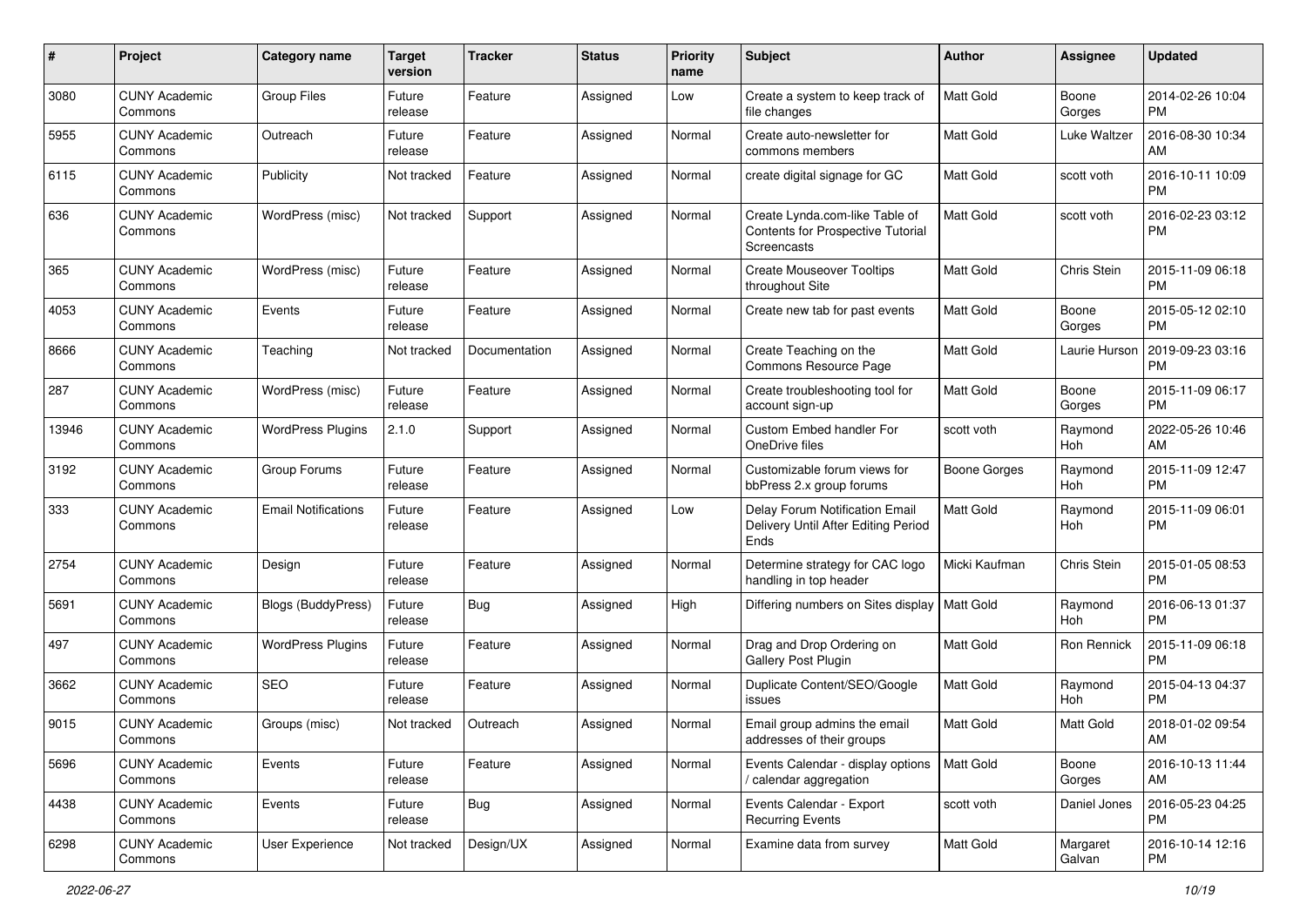| #    | Project                         | <b>Category name</b>    | <b>Target</b><br>version | <b>Tracker</b> | <b>Status</b> | <b>Priority</b><br>name | <b>Subject</b>                                                         | Author              | Assignee            | <b>Updated</b>                |
|------|---------------------------------|-------------------------|--------------------------|----------------|---------------|-------------------------|------------------------------------------------------------------------|---------------------|---------------------|-------------------------------|
| 5581 | <b>CUNY Academic</b><br>Commons | Analytics               | Future<br>release        | Feature        | Assigned      | Normal                  | Explore alternatives to Google<br>Analytics                            | <b>Matt Gold</b>    | Valerie<br>Townsend | 2020-04-17 03:12<br>РM        |
| 4235 | <b>CUNY Academic</b><br>Commons |                         | Not tracked              | Design/UX      | Assigned      | Normal                  | Explore user experience around<br>comments on forum topics vs<br>docs  | Matt Gold           | Samantha<br>Raddatz | 2015-07-21 10:23<br>AM        |
| 500  | <b>CUNY Academic</b><br>Commons | BuddyPress (misc)       | Future<br>release        | Feature        | Assigned      | Normal                  | Export Group Data                                                      | Matt Gold           | Boone<br>Gorges     | 2010-12-19 12:09<br><b>PM</b> |
| 412  | <b>CUNY Academic</b><br>Commons | <b>WordPress Themes</b> | Future<br>release        | Feature        | Assigned      | Normal                  | <b>Featured Themes</b>                                                 | <b>Matt Gold</b>    | Dominic<br>Giglio   | 2015-01-05 08:44<br><b>PM</b> |
| 3458 | <b>CUNY Academic</b><br>Commons | Groups (misc)           | Future<br>release        | Feature        | Assigned      | Normal                  | Filter Members of Group by<br>Campus                                   | Michael Smith       | Samantha<br>Raddatz | 2014-09-26 08:32<br><b>PM</b> |
| 6426 | <b>CUNY Academic</b><br>Commons | Spam/Spam<br>Prevention | Future<br>release        | Feature        | Assigned      | Normal                  | Force captcha on all comments?                                         | <b>Matt Gold</b>    | Tahir Butt          | 2016-10-24 02:06<br><b>PM</b> |
| 310  | <b>CUNY Academic</b><br>Commons | BuddyPress (misc)       | Future<br>release        | Feature        | Assigned      | Low                     | <b>Friend Request Email</b>                                            | Matt Gold           | Samantha<br>Raddatz | 2015-11-09 05:08<br><b>PM</b> |
| 370  | <b>CUNY Academic</b><br>Commons | Registration            | Future<br>release        | Feature        | Assigned      | High                    | Guest Accounts                                                         | Matt Gold           | Matt Gold           | 2015-04-09 09:33<br><b>PM</b> |
| 2013 | <b>CUNY Academic</b><br>Commons | <b>Public Portfolio</b> | Future<br>release        | Feature        | Assigned      | Low                     | Have Profile Privacy Options<br>show up only for filled-in fields      | Matt Gold           | Boone<br>Gorges     | 2015-11-09 06:09<br><b>PM</b> |
| 2832 | <b>CUNY Academic</b><br>Commons | <b>Public Portfolio</b> | Future<br>release        | Feature        | Assigned      | Normal                  | Improve interface for (not)<br>auto-linking profile fields             | <b>Boone Gorges</b> | Chris Stein         | 2015-01-05 08:52<br><b>PM</b> |
| 3770 | <b>CUNY Academic</b><br>Commons | <b>Public Portfolio</b> | Future<br>release        | Feature        | Assigned      | Normal                  | Improve Layout/Formatting of<br>Positions Area on Public<br>Portfolios | <b>Matt Gold</b>    | Chris Stein         | 2015-04-01 09:17<br><b>PM</b> |
| 4903 | <b>CUNY Academic</b><br>Commons | Events                  | Future<br>release        | Design/UX      | Assigned      | Normal                  | Improving visual appearance of<br>event calendars                      | <b>Matt Gold</b>    | Boone<br>Gorges     | 2016-10-13 11:51<br>AM        |
| 435  | <b>CUNY Academic</b><br>Commons | BuddyPress (misc)       | Future<br>release        | Feature        | Assigned      | Normal                  | Include Avatar Images in Forum<br><b>Post Notification Emails</b>      | <b>Matt Gold</b>    | Boone<br>Gorges     | 2010-12-08 12:40<br><b>PM</b> |
| 3536 | <b>CUNY Academic</b><br>Commons | My Commons              | Future<br>release        | Feature        | Assigned      | Normal                  | Infinite Scroll on My Commons<br>page                                  | Matt Gold           | Raymond<br>Hoh      | 2015-04-13 04:42<br><b>PM</b> |
| 3768 | <b>CUNY Academic</b><br>Commons | <b>Public Portfolio</b> | Future<br>release        | Feature        | Assigned      | Normal                  | Institutions/Past positions on<br>public portfolios                    | Matt Gold           | Boone<br>Gorges     | 2018-04-23 10:44<br>AM        |
| 2577 | <b>NYCDH Community</b><br>Site  |                         |                          | Feature        | Assigned      | Low                     | Investigate Potential to Add Links<br>to the Forum                     | <b>Mark Newton</b>  | Alex Gil            | 2013-05-16 09:40<br>PM        |
| 377  | <b>CUNY Academic</b><br>Commons | BuddyPress (misc)       | Future<br>release        | Feature        | Assigned      | Normal                  | Like buttons                                                           | Matt Gold           | Boone<br>Gorges     | 2010-11-16 05:13<br><b>PM</b> |
| 5268 | <b>CUNY Academic</b><br>Commons | Group Forums            | Future<br>release        | <b>Bug</b>     | Assigned      | Normal                  | Long-time to post to multiple<br>groups                                | Luke Waltzer        | Daniel Jones        | 2016-09-07 06:31<br>PM        |
| 8900 | <b>CUNY Academic</b><br>Commons | Accessibility           | Future<br>release        | Feature        | Assigned      | Normal                  | Look into tools to enforce<br>accessibility in WP environment          | Matt Gold           | Boone<br>Gorges     | 2022-04-26 11:59<br>AM        |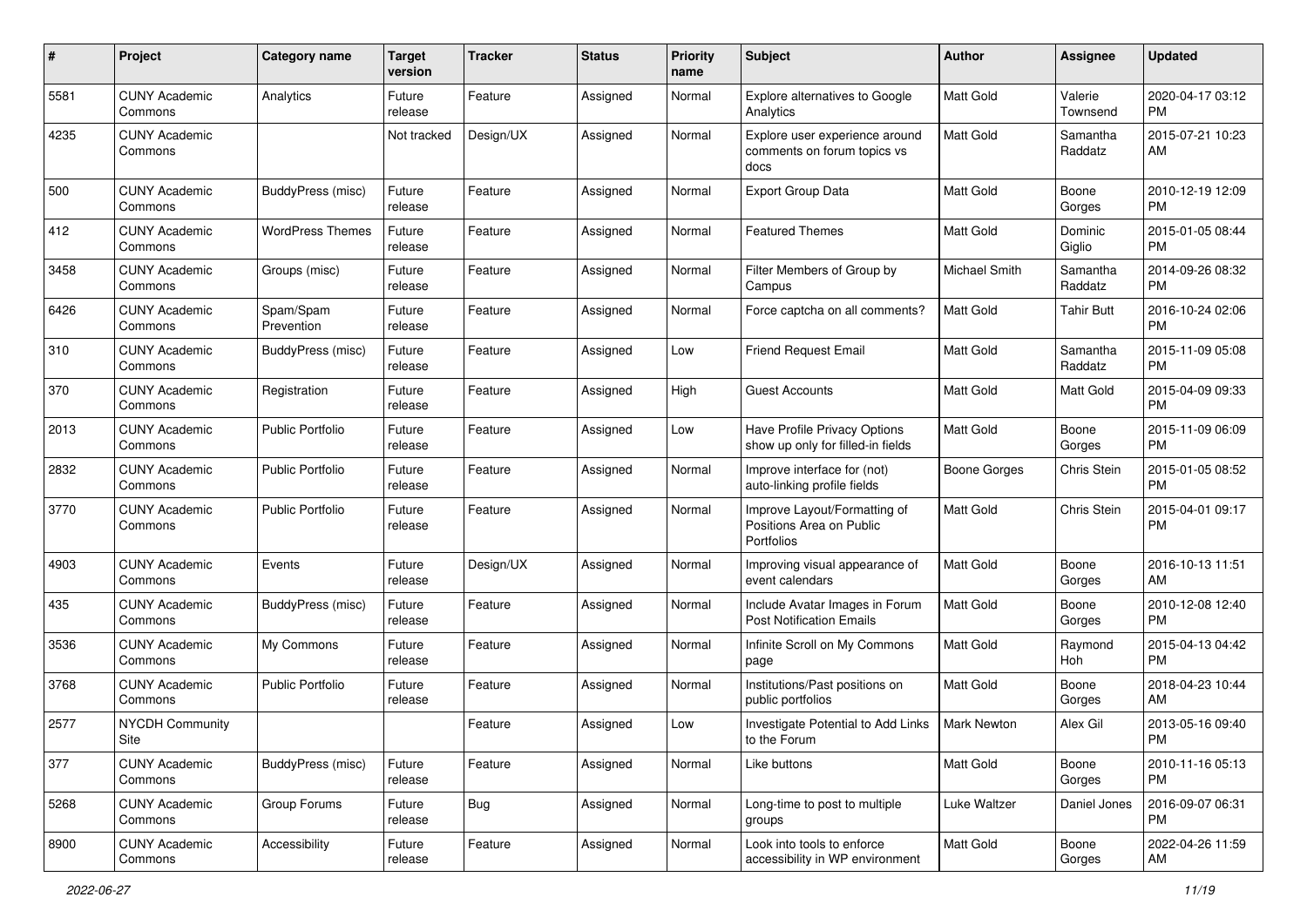| $\pmb{\#}$ | Project                         | Category name            | <b>Target</b><br>version | <b>Tracker</b> | <b>Status</b> | <b>Priority</b><br>name | <b>Subject</b>                                                         | <b>Author</b>       | <b>Assignee</b>       | <b>Updated</b>                |
|------------|---------------------------------|--------------------------|--------------------------|----------------|---------------|-------------------------|------------------------------------------------------------------------|---------------------|-----------------------|-------------------------------|
| 1422       | <b>CUNY Academic</b><br>Commons | <b>BuddyPress Docs</b>   | Future<br>release        | Feature        | Assigned      | Normal                  | Make "created Doc" activity icons<br>non-mini                          | <b>Boone Gorges</b> | Boone<br>Gorges       | 2015-11-09 05:48<br><b>PM</b> |
| 58         | <b>CUNY Academic</b><br>Commons | BuddyPress (misc)        | Future<br>release        | Feature        | Assigned      | Low                     | Make member search sortable by<br>last name                            | Roberta Brody       | Boone<br>Gorges       | 2010-08-26 02:38<br><b>PM</b> |
| 2618       | <b>NYCDH Community</b><br>Site  |                          |                          | <b>Bug</b>     | Assigned      | Low                     | Mark blogs as spam when created   Matt Gold<br>by users marked as spam |                     | Boone<br>Gorges       | 2013-06-09 11:38<br><b>PM</b> |
| 1983       | <b>CUNY Academic</b><br>Commons | Home Page                | Future<br>release        | Feature        | Assigned      | Low                     | Media Library integration with<br>Featured Content plugin              | Boone Gorges        | Dominic<br>Giglio     | 2014-03-17 10:34<br>AM        |
| 6995       | <b>CUNY Academic</b><br>Commons | Home Page                | Not tracked              | Bug            | Assigned      | Normal                  | member filter on homepage not<br>working                               | Matt Gold           | Raymond<br>Hoh        | 2016-12-11 09:46<br><b>PM</b> |
| 585        | <b>CUNY Academic</b><br>Commons | Group Forums             | Future<br>release        | Feature        | Assigned      | Normal                  | Merge Forum Topics                                                     | Sarah Morgano       | Boone<br>Gorges       | 2011-07-06 04:11<br><b>PM</b> |
| 8992       | <b>NYCDH Community</b><br>Site  |                          |                          | <b>Bug</b>     | Assigned      | Normal                  | Multiple RBE error reports                                             | <b>Matt Gold</b>    | Raymond<br><b>Hoh</b> | 2017-12-11 05:43<br><b>PM</b> |
| 3517       | <b>CUNY Academic</b><br>Commons | My Commons               | Future<br>release        | Feature        | Assigned      | Normal                  | Mute/Unmute My Commons<br>updates                                      | <b>Matt Gold</b>    | Raymond<br>Hoh        | 2015-11-09 01:19<br><b>PM</b> |
| 12436      | <b>CUNY Academic</b><br>Commons |                          | Not tracked              | <b>Bug</b>     | Assigned      | Normal                  | Nightly system downtime                                                | Boone Gorges        |                       | 2020-08-01 09:30<br>AM        |
| 5225       | <b>CUNY Academic</b><br>Commons | Registration             | Future<br>release        | Feature        | Assigned      | Normal                  | On-boarding Issues                                                     | Luke Waltzer        | Samantha<br>Raddatz   | 2016-02-12 02:58<br><b>PM</b> |
| 3002       | <b>CUNY Academic</b><br>Commons | Search                   | Future<br>release        | Feature        | Assigned      | Normal                  | Overhaul CAC search by using<br>external search appliance              | Boone Gorges        | Boone<br>Gorges       | 2020-07-15 03:05<br><b>PM</b> |
| 8976       | <b>CUNY Academic</b><br>Commons | Reply By Email           | Not tracked              | Feature        | Assigned      | Normal                  | Package RBE new topics<br>posting?                                     | Matt Gold           | Raymond<br>Hoh        | 2017-12-04 02:34<br><b>PM</b> |
| 2612       | <b>CUNY Academic</b><br>Commons |                          | Not tracked              | Publicity      | Assigned      | Normal                  | Pinterest site for the Commons                                         | local admin         | Sarah<br>Morgano      | 2016-03-04 11:19<br>AM        |
| 1562       | <b>CUNY Academic</b><br>Commons | <b>WordPress Plugins</b> | Future<br>release        | Feature        | Assigned      | Low                     | Play with NYT Collaborative<br><b>Authoring Tool</b>                   | Matt Gold           | Boone<br>Gorges       | 2015-01-05 08:47<br><b>PM</b> |
| 3524       | <b>CUNY Academic</b><br>Commons | Documentation            | Not tracked              | Documentation  | Assigned      | Normal                  | Post describing all you can do<br>when starting up a new<br>blog/group | <b>Matt Gold</b>    | scott voth            | 2014-10-04 12:56<br><b>PM</b> |
| 3510       | <b>CUNY Academic</b><br>Commons | Publicity                | 1.7                      | Publicity      | Assigned      | Normal                  | Post on the News Blog re: 'My<br>Commons'                              | Micki Kaufman       | Sarah<br>Morgano      | 2014-10-15 11:18<br>AM        |
| 10659      | <b>CUNY Academic</b><br>Commons | Group Forums             | Future<br>release        | Feature        | Assigned      | Normal                  | Post to multiple groups via email                                      | <b>Matt Gold</b>    | Raymond<br><b>Hoh</b> | 2018-11-15 12:54<br>AM        |
| 4986       | <b>CUNY Academic</b><br>Commons | ZenDesk                  | Not tracked              | Support        | Assigned      | Normal                  | Prepare documentation for<br>Zendesk re web widget                     | <b>Matt Gold</b>    | Samantha<br>Raddatz   | 2016-02-25 03:09<br><b>PM</b> |
| 3090       | <b>CUNY Academic</b><br>Commons | Twitter page             | Future<br>release        | Feature        | Assigned      | Normal                  | Prevent Retweets from showing<br>up on Commons twitter page            | Matt Gold           | <b>Tahir Butt</b>     | 2016-10-24 11:31<br>AM        |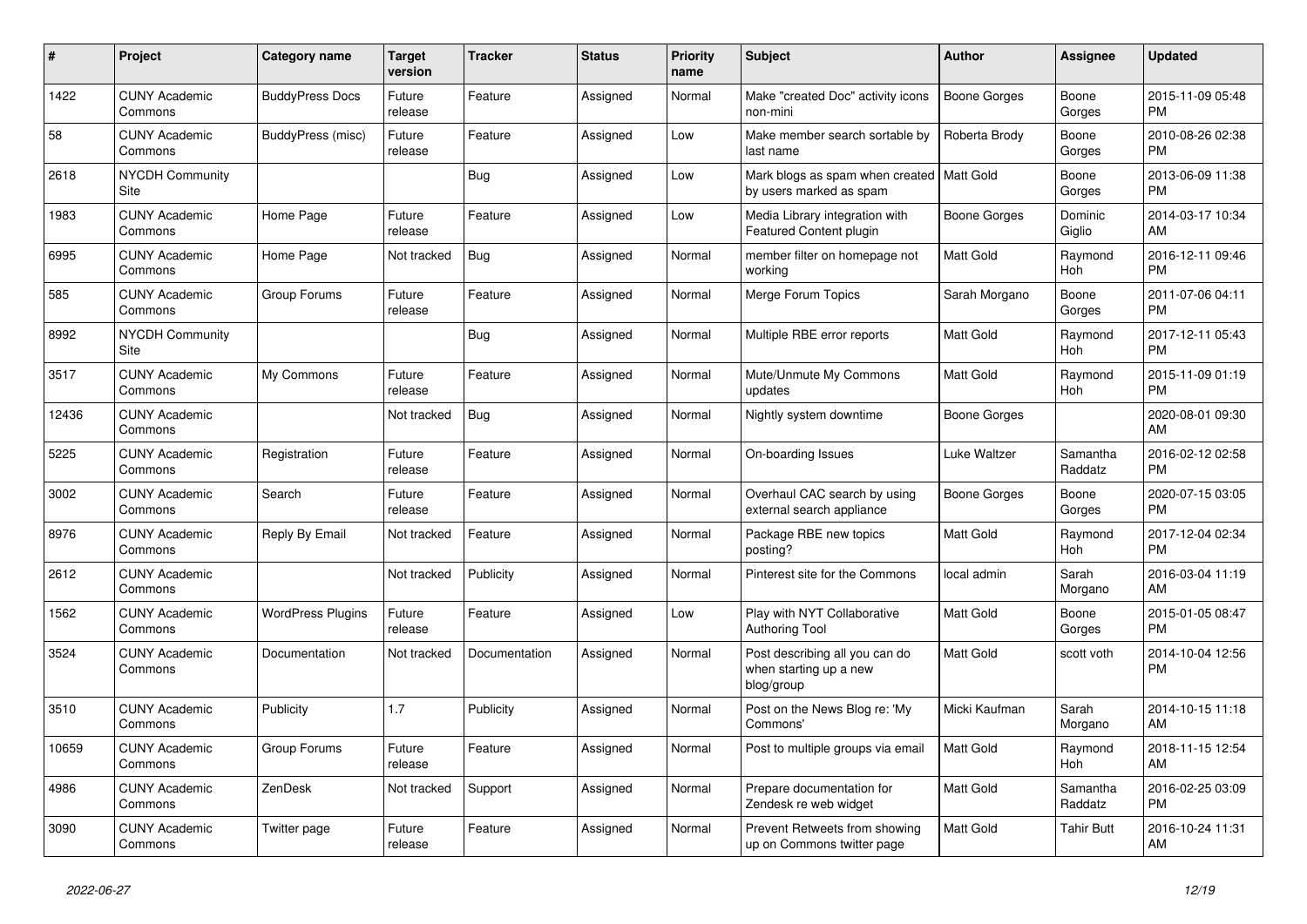| #     | Project                         | <b>Category name</b>           | <b>Target</b><br>version | <b>Tracker</b> | <b>Status</b> | <b>Priority</b><br>name | Subject                                                                     | Author                  | <b>Assignee</b>     | <b>Updated</b>                |
|-------|---------------------------------|--------------------------------|--------------------------|----------------|---------------|-------------------------|-----------------------------------------------------------------------------|-------------------------|---------------------|-------------------------------|
| 2325  | <b>CUNY Academic</b><br>Commons | BuddyPress (misc)              | Future<br>release        | Feature        | Assigned      | Low                     | Profile should have separate<br>fields for first/last names                 | local admin             | Boone<br>Gorges     | 2015-11-09 06:09<br>PM        |
| 5316  | <b>CUNY Academic</b><br>Commons | User Experience                | Future<br>release        | Feature        | Assigned      | Normal                  | Prompt user email address<br>updates                                        | Matt Gold               | Stephen Real        | 2016-12-21 03:30<br><b>PM</b> |
| 658   | <b>CUNY Academic</b><br>Commons | <b>WordPress Plugins</b>       | Future<br>release        | Feature        | Assigned      | Normal                  | Rebulid Sitewide Tag Suggestion                                             | Matt Gold               | Boone<br>Gorges     | 2015-01-05 08:47<br><b>PM</b> |
| 653   | <b>CUNY Academic</b><br>Commons | Group Blogs                    | Future<br>release        | Feature        | Assigned      | Normal                  | Redesign Integration of Groups<br>and Blogs                                 | <b>Matt Gold</b>        | Samantha<br>Raddatz | 2015-11-09 05:40<br><b>PM</b> |
| 8836  | <b>CUNY Academic</b><br>Commons | <b>Blogs (BuddyPress)</b>      | Future<br>release        | Feature        | Assigned      | Normal                  | Redesign site launch process                                                | <b>Matt Gold</b>        | Boone<br>Gorges     | 2019-10-03 02:49<br><b>PM</b> |
| 2881  | <b>CUNY Academic</b><br>Commons | <b>Public Portfolio</b>        | Future<br>release        | Feature        | Assigned      | Normal                  | Redesign the UX for Profiles                                                | Chris Stein             | Chris Stein         | 2016-10-13 12:45<br><b>PM</b> |
| 1888  | <b>CUNY Academic</b><br>Commons | Home Page                      | Future<br>release        | Feature        | Assigned      | Normal                  | Refactor BP MPO Activity Filter to<br>support proper pagination             | Sarah Morgano           | Boone<br>Gorges     | 2014-05-01 07:11<br>PM        |
| 4388  | <b>CUNY Academic</b><br>Commons | WordPress (misc)               | Future<br>release        | Bug            | Assigned      | Normal                  | Repeated request for<br>authentication.                                     | Alice.Lynn<br>McMichael | Raymond<br>Hoh      | 2015-08-11 07:35<br><b>PM</b> |
| 1105  | <b>CUNY Academic</b><br>Commons | WordPress (misc)               | Future<br>release        | Feature        | Assigned      | Normal                  | Rephrase Blog Privacy Options                                               | Matt Gold               | Samantha<br>Raddatz | 2015-11-09 06:19<br><b>PM</b> |
| 3577  | <b>CUNY Academic</b><br>Commons | My Commons                     | Future<br>release        | Design/UX      | Assigned      | Normal                  | Replies to items in My Commons                                              | Matt Gold               | Raymond<br>Hoh      | 2015-04-09 05:19<br><b>PM</b> |
| 8902  | <b>CUNY Academic</b><br>Commons | Design                         | Not tracked              | Feature        | Assigned      | Normal                  | Report back on research on<br><b>BuddyPress themes</b>                      | <b>Matt Gold</b>        | Michael Smith       | 2017-11-10 12:31<br><b>PM</b> |
| 4070  | <b>CUNY Academic</b><br>Commons | Analytics                      | Not tracked              | Support        | Assigned      | Normal                  | Request for JITP site analytics                                             | <b>Matt Gold</b>        | Seth Persons        | 2016-02-23 03:09<br><b>PM</b> |
| 3475  | <b>CUNY Academic</b><br>Commons | Events                         | Future<br>release        | Feature        | Assigned      | Normal                  | Request to add plugin to<br>streamline room<br>booking/appointment booking  | Naomi Barrettara        | Boone<br>Gorges     | 2014-12-01 05:14<br><b>PM</b> |
| 2610  | <b>CUNY Academic</b><br>Commons | Group Invitations              | Future<br>release        | Feature        | Assigned      | Low                     | Request: Custom invitation<br>message to group invites                      | local admin             | Boone<br>Gorges     | 2015-11-09 06:13<br><b>PM</b> |
| 15604 | <b>CUNY Academic</b><br>Commons | <b>Email Notifications</b>     | Future<br>release        | Feature        | Assigned      | Normal                  | Restructure Commons Group<br><b>Digest Email Messages</b>                   | Matt Gold               | Boone<br>Gorges     | 2022-05-26 10:45<br>AM        |
| 3759  | <b>CUNY Academic</b><br>Commons | WordPress (misc)               | Future<br>release        | Feature        | Assigned      | Normal                  | Review Interface for Adding Users   Matt Gold<br>to Blogs                   |                         | Boone<br>Gorges     | 2015-03-24 05:52<br>PM        |
| 3230  | <b>CUNY Academic</b><br>Commons | Internal Tools and<br>Workflow | Not tracked              | Feature        | Assigned      | High                    | Scripts for quicker<br>provisioning/updating of<br>development environments | Boone Gorges            | Boone<br>Gorges     | 2016-01-26 04:54<br><b>PM</b> |
| 1508  | <b>CUNY Academic</b><br>Commons | WordPress (misc)               | Future<br>release        | Feature        | Assigned      | Normal                  | Share login cookies across<br>mapped domains                                | Boone Gorges            | Boone<br>Gorges     | 2012-07-02 12:12<br><b>PM</b> |
| 1423  | <b>CUNY Academic</b><br>Commons | BuddyPress (misc)              | Future<br>release        | Feature        | Assigned      | Low                     | Show an avatar for pingback<br>comment activity items                       | Boone Gorges            | <b>Tahir Butt</b>   | 2016-10-24 12:03<br><b>PM</b> |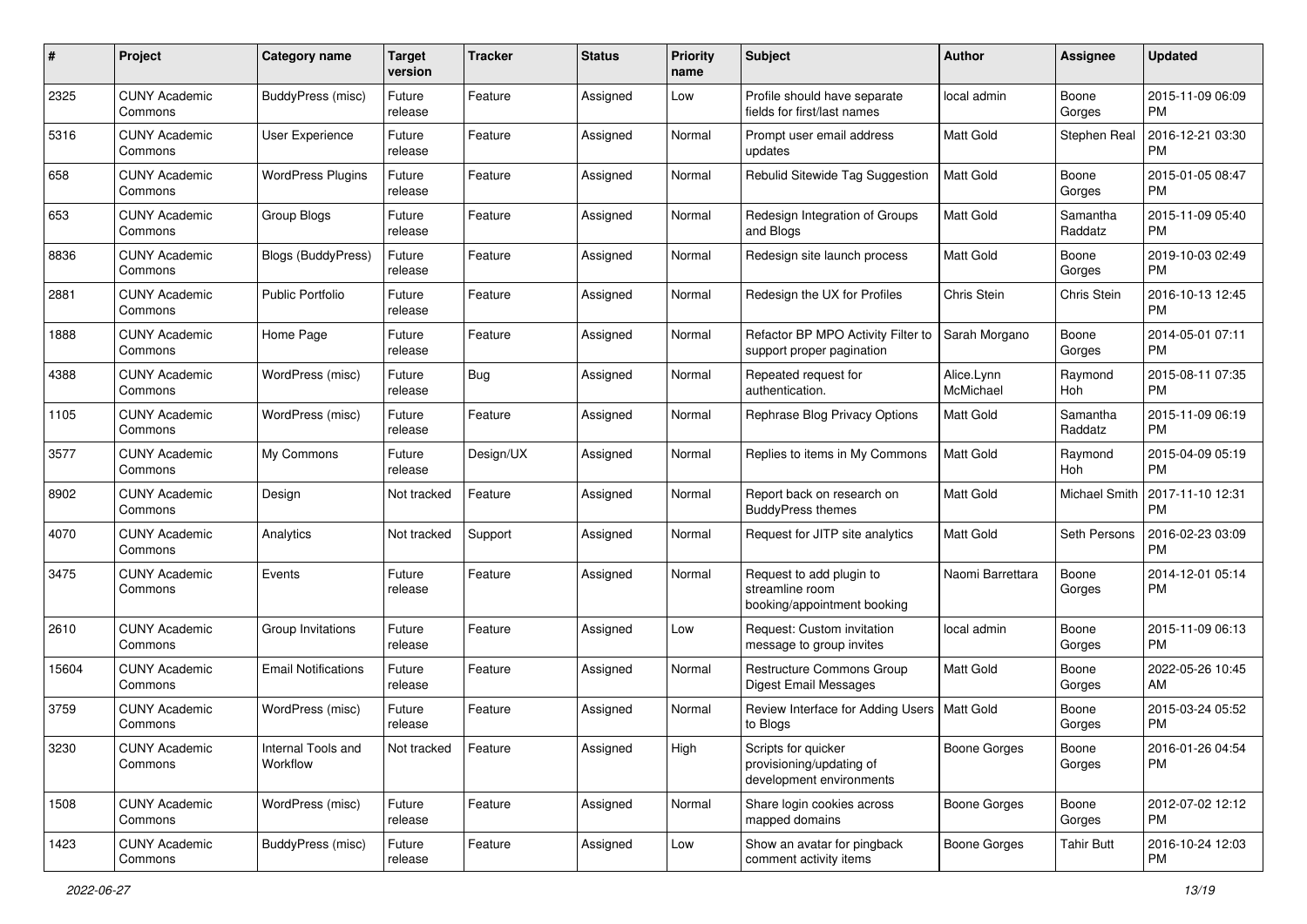| $\#$  | Project                         | Category name          | <b>Target</b><br>version | <b>Tracker</b> | <b>Status</b> | <b>Priority</b><br>name | <b>Subject</b>                                                               | Author              | <b>Assignee</b>     | <b>Updated</b>                |
|-------|---------------------------------|------------------------|--------------------------|----------------|---------------|-------------------------|------------------------------------------------------------------------------|---------------------|---------------------|-------------------------------|
| 4661  | <b>CUNY Academic</b><br>Commons | <b>User Experience</b> | Future<br>release        | Bug            | Assigned      | Normal                  | Simplify Events text                                                         | <b>Matt Gold</b>    | Samantha<br>Raddatz | 2015-10-02 09:06<br><b>PM</b> |
| 3511  | <b>CUNY Academic</b><br>Commons | Publicity              | 1.7                      | Publicity      | Assigned      | Normal                  | Social media for 1.7                                                         | Micki Kaufman       | Sarah<br>Morgano    | 2014-10-14 03:32<br><b>PM</b> |
| 1744  | <b>CUNY Academic</b><br>Commons | <b>BuddyPress Docs</b> | Future<br>release        | Feature        | Assigned      | Normal                  | Spreadsheet-style Docs                                                       | Boone Gorges        | Boone<br>Gorges     | 2015-11-09 06:13<br><b>PM</b> |
| 860   | <b>CUNY Academic</b><br>Commons | Design                 | Future<br>release        | Design/UX      | Assigned      | Normal                  | <b>Standardize Button Treatment</b><br>Across the Commons                    | Chris Stein         | Chris Stein         | 2014-05-01 09:45<br>AM        |
| 2175  | <b>CUNY Academic</b><br>Commons | WordPress (misc)       | Not tracked              | Support        | Assigned      | Normal                  | Subscibe 2 vs. Jetpack<br>subscription options                               | local admin         | <b>Matt Gold</b>    | 2016-01-26 04:58<br><b>PM</b> |
| 9028  | <b>CUNY Academic</b><br>Commons | Onboarding             | Future<br>release        | Feature        | Assigned      | Normal                  | suggest groups to new members<br>during the registration process             | Matt Gold           | Chris Stein         | 2018-10-24 12:34<br><b>PM</b> |
| 8901  | <b>CUNY Academic</b><br>Commons | Accessibility          | Future<br>release        | Feature        | Assigned      | Normal                  | Theme analysis for accessibility                                             | <b>Matt Gold</b>    | Boone<br>Gorges     | 2022-04-26 11:59<br>AM        |
| 7828  | <b>CUNY Academic</b><br>Commons |                        | Not tracked              | Feature        | Assigned      | Normal                  | Theme Assessment 2017                                                        | Margaret Galvan     | Margaret<br>Galvan  | 2017-05-02 10:41<br><b>PM</b> |
| 519   | <b>CUNY Academic</b><br>Commons | <b>BuddyPress Docs</b> | Future<br>release        | Feature        | Assigned      | Low                     | TOC for individual docs - for new<br>BP "wiki-like" plugin                   | scott voth          | Boone<br>Gorges     | 2015-11-09 05:54<br><b>PM</b> |
| 2666  | <b>CUNY Academic</b><br>Commons | About page             | Not tracked              | Documentation  | Assigned      | Normal                  | <b>Update About Text</b>                                                     | <b>Chris Stein</b>  | Luke Waltzer        | 2016-03-04 11:19<br>AM        |
| 1460  | <b>CUNY Academic</b><br>Commons | Analytics              | Future<br>release        | Feature        | Assigned      | Normal                  | Update System Report                                                         | <b>Brian Foote</b>  | Boone<br>Gorges     | 2015-11-09 06:13<br><b>PM</b> |
| 4027  | <b>CUNY Academic</b><br>Commons | Commons In A Box       | Not tracked              | Design/UX      | Assigned      | Normal                  | Usability review of CBOX update<br>procedures                                | <b>Matt Gold</b>    | Samantha<br>Raddatz | 2015-05-11 06:36<br><b>PM</b> |
| 8898  | <b>CUNY Academic</b><br>Commons | Social Paper           | Not tracked              | Feature        | Assigned      | Normal                  | Usage data on docs and social<br>paper                                       | <b>Matt Gold</b>    | Matt Gold           | 2017-11-16 11:32<br>AM        |
| 10368 | <b>CUNY Academic</b><br>Commons |                        | Future<br>release        | Feature        | Assigned      | Normal                  | Use ORCID data to populate<br>academic profile page                          | Stephen Francoeur   | Boone<br>Gorges     | 2018-09-25 01:53<br><b>PM</b> |
| 1192  | <b>CUNY Academic</b><br>Commons | <b>Group Files</b>     | Future<br>release        | Feature        | Assigned      | Low                     | When posting group files, allow<br>users to add a category without<br>saving | <b>Matt Gold</b>    | Raymond<br>Hoh      | 2015-11-09 05:53<br><b>PM</b> |
| 9941  | <b>CUNY Academic</b><br>Commons | Wiki                   | Not tracked              | Support        | Assigned      | Normal                  | Wiki functionality                                                           | <b>Matt Gold</b>    | Boone<br>Gorges     | 2018-06-26 10:57<br>AM        |
| 11517 | <b>CUNY Academic</b><br>Commons |                        | Not tracked              | Feature        | Assigned      | Normal                  | wp-accessibility plugin should not<br>strip 'target=" blank" by default      | <b>Boone Gorges</b> | Laurie Hurson       | 2019-09-24 09:57<br>AM        |
| 5234  | <b>CUNY Academic</b><br>Commons | Membership             | Future<br>release        | Feature        | Assigned      | Normal                  | Write Unconfirmed patch for WP                                               | Boone Gorges        | Boone<br>Gorges     | 2016-10-24 11:18<br>AM        |
| 11848 | <b>CUNY Academic</b><br>Commons |                        | Not tracked              | Support        | Hold          | Normal                  | a Dean of Faculty wants to share<br>a large file                             | Marilyn Weber       |                     | 2019-09-24 08:44<br>AM        |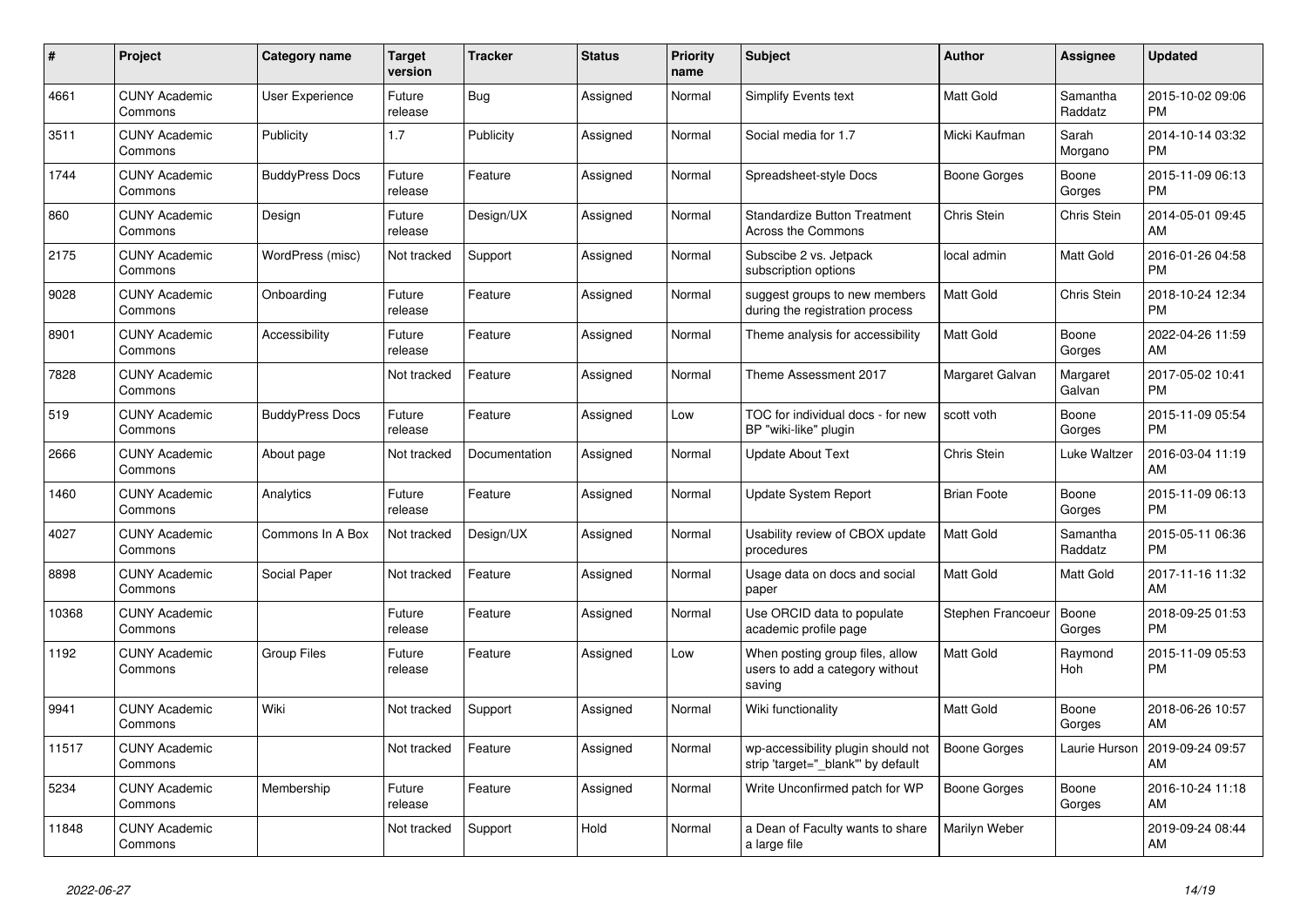| #     | Project                         | <b>Category name</b>     | <b>Target</b><br>version | <b>Tracker</b> | <b>Status</b>        | <b>Priority</b><br>name | <b>Subject</b>                                                                                  | <b>Author</b>           | Assignee              | <b>Updated</b>                |
|-------|---------------------------------|--------------------------|--------------------------|----------------|----------------------|-------------------------|-------------------------------------------------------------------------------------------------|-------------------------|-----------------------|-------------------------------|
| 3939  | <b>CUNY Academic</b><br>Commons | <b>WordPress Plugins</b> | Future<br>release        | Bug            | Hold                 | Normal                  | Activity stream support for<br>Co-Authors Plus plugin                                           | Raymond Hoh             | Raymond<br>Hoh        | 2015-11-09 06:13<br><b>PM</b> |
| 14113 | <b>CUNY Academic</b><br>Commons | WordPress (misc)         | Future<br>release        | Bug            | Hold                 | Normal                  | Block Editor Not Working on this<br>page - Json error                                           | scott voth              | Boone<br>Gorges       | 2021-03-05 11:01<br>AM        |
| 8756  | <b>CUNY Academic</b><br>Commons | Group Blogs              | Future<br>release        | Feature        | Hold                 | Normal                  | Connect multiple blogs to one<br>group?                                                         | Matt Gold               | Boone<br>Gorges       | 2017-09-30 10:42<br>AM        |
| 16092 | <b>CUNY Academic</b><br>Commons |                          | Future<br>release        | Feature        | Hold                 | Normal                  | Don't show main site in Site<br>search results                                                  | Boone Gorges            | Boone<br>Gorges       | 2022-05-17 03:12<br><b>PM</b> |
| 13912 | <b>CUNY Academic</b><br>Commons |                          | Not tracked              | Feature        | Hold                 | Low                     | posting "missed schedule"                                                                       | Marilyn Weber           |                       | 2021-02-23 10:46<br>AM        |
| 9060  | <b>CUNY Academic</b><br>Commons | Commons In A Box         | Not tracked              | Bug            | Hold                 | Normal                  | Problems with CBox image library<br>upload                                                      | Lisa Rhody              | Raymond<br>Hoh        | 2018-01-10 03:26<br><b>PM</b> |
| 8991  | <b>CUNY Academic</b><br>Commons | Reply By Email           | Not tracked              | <b>Bug</b>     | Hold                 | Normal                  | RBE duplicate email message<br>issue                                                            | <b>Matt Gold</b>        | Raymond<br>Hoh        | 2018-02-18 08:53<br><b>PM</b> |
| 3369  | <b>CUNY Academic</b><br>Commons | Reply By Email           | Not tracked              | Outreach       | Hold                 | Normal                  | Release reply by email to WP<br>plugin directory                                                | Matt Gold               | Raymond<br>Hoh        | 2016-03-01 12:46<br><b>PM</b> |
| 2576  | <b>NYCDH Community</b><br>Site  |                          |                          | <b>Bug</b>     | Hold                 | Low                     | Test Next Button in Javascript<br>Tutorial Under Activities                                     | Mark Newton             | Alex Gil              | 2013-05-18 02:55<br><b>PM</b> |
| 12741 | <b>CUNY Academic</b><br>Commons | <b>WordPress Plugins</b> | Not tracked              | Support        | Reporter<br>Feedback | Normal                  | Tableau Public Viz Block                                                                        | Marilyn Weber           | Raymond<br>Hoh        | 2020-05-12 11:00<br>AM        |
| 15978 | <b>CUNY Academic</b><br>Commons | WordPress - Media        | 2.0.2                    | Support        | Reporter<br>Feedback | Normal                  | tex files?                                                                                      | Marilyn Weber           | Raymond<br>Hoh        | 2022-06-14 11:36<br>AM        |
| 14983 | <b>CUNY Academic</b><br>Commons | WordPress (misc)         | Not tracked              | Support        | Reporter<br>Feedback | Normal                  | "Read More" tag not working                                                                     | Rebecca Krisel          | Raymond<br><b>Hoh</b> | 2021-11-23 01:17<br><b>PM</b> |
| 10769 | <b>CUNY Academic</b><br>Commons | <b>WordPress Themes</b>  | Not tracked              | <b>Bug</b>     | Reporter<br>Feedback | Normal                  | 2011 Theme Sidebar                                                                              | Mark Webb               |                       | 2018-12-04 04:09<br><b>PM</b> |
| 13034 | <b>CUNY Academic</b><br>Commons |                          | Not tracked              | Support        | Reporter<br>Feedback | Normal                  | a site is asking people to join the<br>Commons to get a download                                | Marilyn Weber           |                       | 2020-07-12 07:23<br>AM        |
| 13255 | <b>CUNY Academic</b><br>Commons |                          | Not tracked              | Support        | Reporter<br>Feedback | Normal                  | Accessibility problems                                                                          | Marilyn Weber           |                       | 2020-09-01 05:48<br><b>PM</b> |
| 11945 | <b>CUNY Academic</b><br>Commons | Reckoning                | Future<br>release        | Feature        | Reporter<br>Feedback | Normal                  | Add Comments bubble to<br>Reckoning views                                                       | Boone Gorges            | Boone<br>Gorges       | 2019-11-12 05:14<br><b>PM</b> |
| 2573  | <b>NYCDH Community</b><br>Site  |                          |                          | Feature        | Reporter<br>Feedback | Normal                  | Add dh_nyc twitter list feed to site                                                            | <b>Mark Newton</b>      | Matt Gold             | 2013-05-16 11:42<br><b>PM</b> |
| 8675  | <b>CUNY Academic</b><br>Commons | User Onboarding          | Future<br>release        | <b>Bug</b>     | Reporter<br>Feedback | Low                     | Add new User search screen calls<br>for the input of email address but<br>doesn't work with one | Paul Hebert             | Boone<br>Gorges       | 2017-10-11 11:17<br>AM        |
| 16290 | <b>CUNY Academic</b><br>Commons |                          |                          | Feature        | Reporter<br>Feedback | Normal                  | Add Table Of Contents Block<br>plug-in                                                          | Raffi<br>Khatchadourian |                       | 2022-06-24 10:26<br>AM        |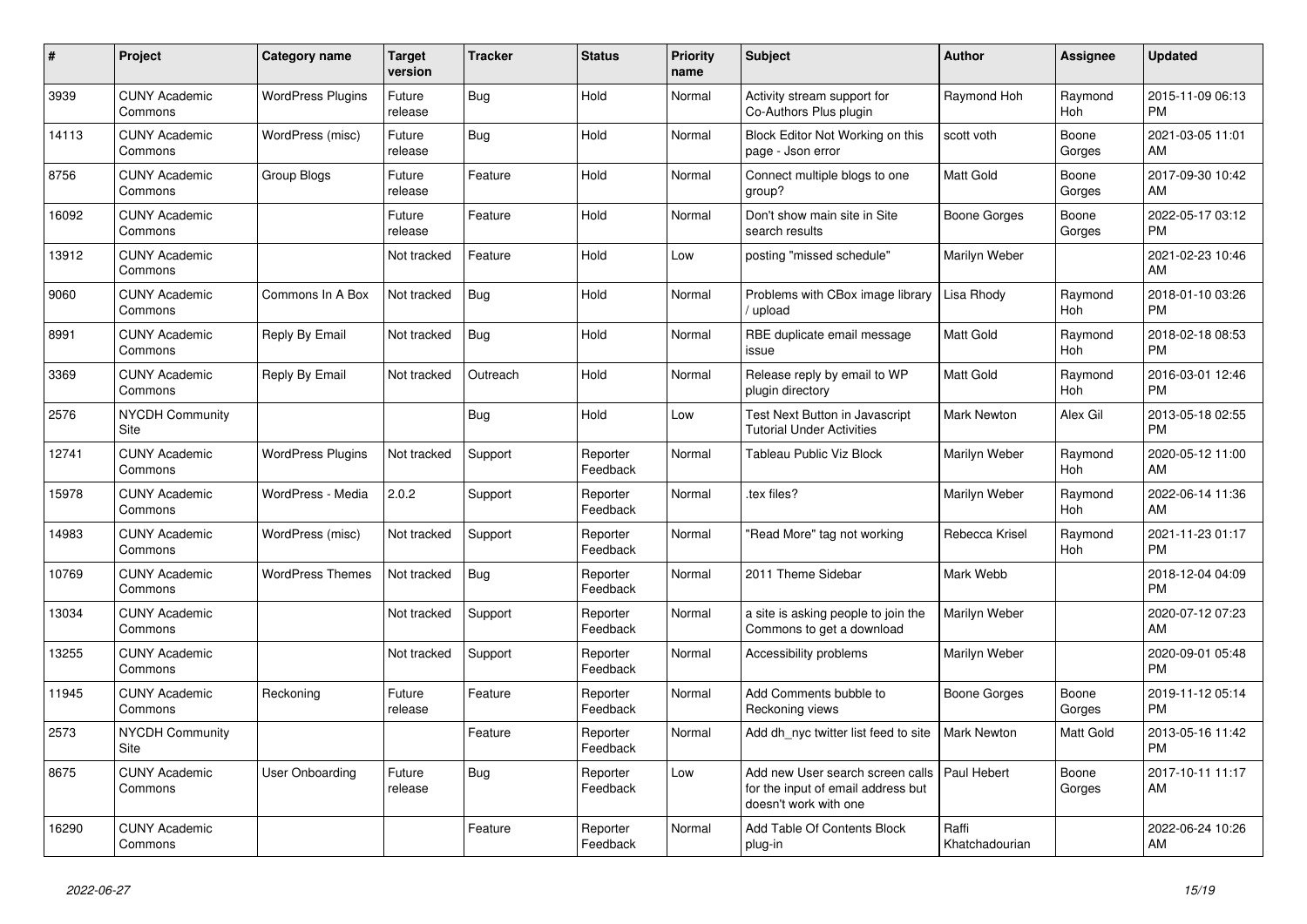| #     | Project                         | <b>Category name</b>     | <b>Target</b><br>version | <b>Tracker</b> | <b>Status</b>        | <b>Priority</b><br>name | <b>Subject</b>                                                     | <b>Author</b>           | <b>Assignee</b>       | <b>Updated</b>                |
|-------|---------------------------------|--------------------------|--------------------------|----------------|----------------------|-------------------------|--------------------------------------------------------------------|-------------------------|-----------------------|-------------------------------|
| 15613 | <b>CUNY Academic</b><br>Commons |                          | 2.0.2                    | Feature        | Reporter<br>Feedback | Normal                  | Adding "Passster" plugin                                           | Laurie Hurson           |                       | 2022-06-14 11:36<br>AM        |
| 14504 | <b>CUNY Academic</b><br>Commons |                          | Not tracked              | Publicity      | Reporter<br>Feedback | Normal                  | Adding showcases to home page<br>menu                              | Laurie Hurson           | Boone<br>Gorges       | 2022-01-19 03:26<br><b>PM</b> |
| 15370 | <b>CUNY Academic</b><br>Commons |                          |                          | Support        | Reporter<br>Feedback | Normal                  | All-in-One Event Calendar?                                         | Marilyn Weber           |                       | 2022-02-17 11:03<br>AM        |
| 15176 | <b>CUNY Academic</b><br>Commons |                          | Not tracked              | Support        | Reporter<br>Feedback | Normal                  | Archiving Q Writing & Old<br>Wordpress Sites on the Commons        | Laurie Hurson           |                       | 2022-02-08 10:28<br>AM        |
| 9211  | <b>CUNY Academic</b><br>Commons | <b>WordPress Plugins</b> | Future<br>release        | Support        | Reporter<br>Feedback | Normal                  | Auto-Role Setting in Forum Plugin<br><b>Causing Some Confusion</b> | Luke Waltzer            | Boone<br>Gorges       | 2018-03-13 11:44<br>AM        |
| 11787 | <b>CUNY Academic</b><br>Commons |                          | Not tracked              | Support        | Reporter<br>Feedback | Normal                  | automated comments notifications<br>on ZenDesk                     | <b>Marilyn Weber</b>    |                       | 2019-08-26 06:18<br><b>PM</b> |
| 15923 | <b>CUNY Academic</b><br>Commons |                          | Not tracked              | Feature        | Reporter<br>Feedback | Normal                  | <b>Bellows Plugin Adjustments</b>                                  | Laurie Hurson           |                       | 2022-04-20 10:10<br>AM        |
| 11415 | <b>CUNY Academic</b><br>Commons | <b>WordPress Plugins</b> | Not tracked              | Bug            | Reporter<br>Feedback | Normal                  | <b>Blog Subscriptions in Jetpack</b>                               | Laurie Hurson           |                       | 2019-05-14 10:34<br>AM        |
| 13975 | <b>CUNY Academic</b><br>Commons | Social Paper             | Not tracked              | Support        | Reporter<br>Feedback | Normal                  | can't approve comments on<br>Social Paper paper                    | Marilyn Weber           |                       | 2021-02-12 09:33<br>AM        |
| 15516 | <b>CUNY Academic</b><br>Commons | <b>WordPress Plugins</b> |                          | Bug            | Reporter<br>Feedback | Normal                  | Can't publish or save draft of post<br>on wordpress.com            | Raffi<br>Khatchadourian | Raymond<br>Hoh        | 2022-03-02 05:52<br><b>PM</b> |
| 10657 | <b>CUNY Academic</b><br>Commons |                          | Not tracked              | Support        | Reporter<br>Feedback | Normal                  | child theme problems                                               | Marilyn Weber           |                       | 2018-11-08 01:19<br><b>PM</b> |
| 11449 | <b>CUNY Academic</b><br>Commons | WordPress - Media        | Not tracked              | Support        | Reporter<br>Feedback | Normal                  | Cloning Media Library for JITP<br>from Staging to Production Site  | <b>Patrick DeDauw</b>   | Boone<br>Gorges       | 2019-05-13 12:00<br><b>PM</b> |
| 10982 | <b>CUNY Academic</b><br>Commons | Domain Mapping           | Not tracked              | Support        | Reporter<br>Feedback | Normal                  | <b>CNAME</b> question                                              | scott voth              |                       | 2019-01-22 04:29<br><b>PM</b> |
| 11149 | <b>CUNY Academic</b><br>Commons |                          | Not tracked              | Support        | Reporter<br>Feedback | Normal                  | comments getting blocked                                           | Marilyn Weber           | Raymond<br><b>Hoh</b> | 2019-03-26 11:40<br>AM        |
| 13328 | <b>CUNY Academic</b><br>Commons | Group Forums             | Not tracked              | <b>Bug</b>     | Reporter<br>Feedback | Normal                  | cross-posting in two related<br>groups                             | Marilyn Weber           | Raymond<br>Hoh        | 2020-09-15 10:39<br><b>PM</b> |
| 11509 | <b>CUNY Academic</b><br>Commons |                          | Not tracked              | Support        | Reporter<br>Feedback | Normal                  | deleted Page causing a Menu<br>problem?                            | Marilyn Weber           |                       | 2019-06-04 09:54<br>AM        |
| 15260 | <b>CUNY Academic</b><br>Commons |                          |                          | Support        | Reporter<br>Feedback | Normal                  | Diacritical markings   European<br><b>Stages</b>                   | Marilyn Weber           |                       | 2022-02-04 08:16<br>AM        |
| 11386 | <b>CUNY Academic</b><br>Commons | WordPress - Media        | Not tracked              | Support        | Reporter<br>Feedback | Normal                  | disappearing images                                                | scott voth              | Boone<br>Gorges       | 2019-05-14 10:32<br>AM        |
| 9207  | <b>CUNY Academic</b><br>Commons |                          | Future<br>release        | Support        | Reporter<br>Feedback | Normal                  | display dashboards made in<br>Tableau?                             | Marilyn Weber           | Boone<br>Gorges       | 2018-04-10 10:42<br>AM        |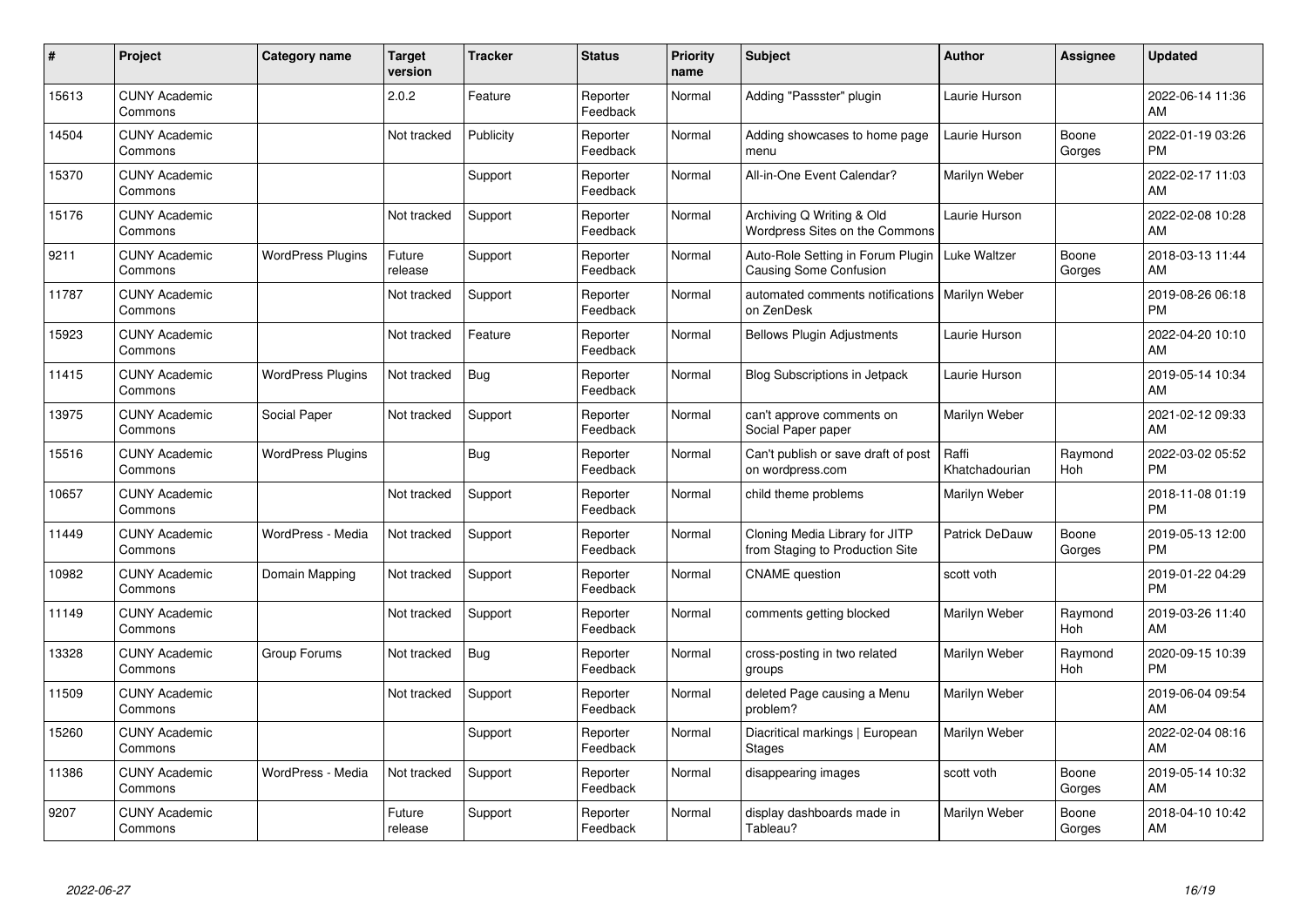| #     | Project                         | <b>Category name</b>     | <b>Target</b><br>version | <b>Tracker</b> | <b>Status</b>        | <b>Priority</b><br>name | <b>Subject</b>                                                    | <b>Author</b>    | <b>Assignee</b>     | <b>Updated</b>                |
|-------|---------------------------------|--------------------------|--------------------------|----------------|----------------------|-------------------------|-------------------------------------------------------------------|------------------|---------------------|-------------------------------|
| 11493 | <b>CUNY Academic</b><br>Commons | Domain Mapping           | Not tracked              | Support        | Reporter<br>Feedback | Normal                  | Domain Mapping Request - Talia<br>Schaffer                        | scott voth       | Matt Gold           | 2019-08-06 08:39<br>AM        |
| 12198 | <b>CUNY Academic</b><br>Commons |                          | Not tracked              | <b>Bug</b>     | Reporter<br>Feedback | Normal                  | Duplicate listing in My Sites                                     | Tom Harbison     |                     | 2019-12-09 05:50<br><b>PM</b> |
| 9289  | <b>CUNY Academic</b><br>Commons | <b>WordPress Plugins</b> | Future<br>release        | Bug            | Reporter<br>Feedback | Normal                  | <b>Email Users Plugin</b>                                         | Laurie Hurson    | Boone<br>Gorges     | 2018-10-24 12:34<br><b>PM</b> |
| 12121 | <b>CUNY Academic</b><br>Commons | <b>WordPress Plugins</b> | 2.0.2                    | Feature        | Reporter<br>Feedback | Normal                  | Embedding H5P Iframes on<br><b>Commons Site</b>                   | Laurie Hurson    | Boone<br>Gorges     | 2022-06-14 11:36<br>AM        |
| 15655 | <b>CUNY Academic</b><br>Commons |                          | 2.0.2                    | Support        | Reporter<br>Feedback | Normal                  | Event Aggregator plugin?                                          | Marilyn Weber    |                     | 2022-06-14 11:36<br>AM        |
| 11120 | <b>CUNY Academic</b><br>Commons | <b>WordPress Plugins</b> | Not tracked              | Bug            | Reporter<br>Feedback | Normal                  | Events Manager Events Not<br>Showing Up                           | Mark Webb        |                     | 2019-02-27 04:10<br><b>PM</b> |
| 14398 | <b>CUNY Academic</b><br>Commons |                          | Not tracked              | Support        | Reporter<br>Feedback | Normal                  | Events plug-in notification<br>problem                            | Marilyn Weber    |                     | 2021-05-11 11:21<br>AM        |
| 6014  | <b>CUNY Academic</b><br>Commons | Publicity                | Future<br>release        | Publicity      | Reporter<br>Feedback | Normal                  | Google search listing                                             | <b>Matt Gold</b> | Boone<br>Gorges     | 2016-09-21 03:48<br><b>PM</b> |
| 1544  | <b>CUNY Academic</b><br>Commons | Groups (misc)            | Future<br>release        | Feature        | Reporter<br>Feedback | Normal                  | Group Filtering and Sorting                                       | <b>Matt Gold</b> | Chris Stein         | 2019-03-01 02:25<br><b>PM</b> |
| 11131 | <b>CUNY Academic</b><br>Commons |                          | Future<br>release        | Feature        | Reporter<br>Feedback | Normal                  | Image Annotation Plugins                                          | Laurie Hurson    |                     | 2019-02-26 11:33<br>AM        |
| 9947  | <b>CUNY Academic</b><br>Commons | <b>WordPress Plugins</b> | Future<br>release        | Feature        | Reporter<br>Feedback | Normal                  | Install H5P quiz plugin                                           | Matt Gold        | Boone<br>Gorges     | 2018-09-11 11:01<br>AM        |
| 11556 | <b>CUNY Academic</b><br>Commons | Courses                  | Not tracked              | Bug            | Reporter<br>Feedback | Normal                  | Instructor name given in course<br>listing                        | Tom Harbison     |                     | 2019-06-25 04:12<br><b>PM</b> |
| 1456  | <b>CUNY Academic</b><br>Commons | Group Invitations        | Future<br>release        | Feature        | Reporter<br>Feedback | Low                     | Invite to Group Button from Profile   Matt Gold<br>Field          |                  | Samantha<br>Raddatz | 2015-11-09 05:59<br><b>PM</b> |
| 7115  | <b>CUNY Academic</b><br>Commons | Groups (misc)            | Future<br>release        | Feature        | Reporter<br>Feedback | Normal                  | make licensing info clear during<br>group creation                | <b>Matt Gold</b> | Raymond<br>Hoh      | 2020-12-08 11:32<br>AM        |
| 15169 | <b>CUNY Academic</b><br>Commons |                          | 2.0.2                    | Support        | Reporter<br>Feedback | Normal                  | new Prelude website zipfiles for<br>custom theme and other files. | Marilyn Weber    |                     | 2022-06-14 11:36<br>AM        |
| 10678 | <b>CUNY Academic</b><br>Commons |                          | Not tracked              | <b>Bug</b>     | Reporter<br>Feedback | High                    | Newsletter Plugin Not Sending<br><b>Out Newsletters</b>           | Mark Webb        | Boone<br>Gorges     | 2019-09-16 09:38<br><b>PM</b> |
| 10262 | <b>CUNY Academic</b><br>Commons |                          | Not tracked              | <b>Bug</b>     | Reporter<br>Feedback | Normal                  | Newsletter Plugin: Broken Image<br>at Bottom of All Newsletters   | Mark Webb        | Raymond<br>Hoh      | 2018-08-30 05:17<br><b>PM</b> |
| 12004 | <b>CUNY Academic</b><br>Commons |                          | Not tracked              | Support        | Reporter<br>Feedback | Normal                  | Notifications for spam blog<br>comments                           | Gina Cherry      | Raymond<br>Hoh      | 2019-11-01 12:05<br><b>PM</b> |
| 5317  | <b>CUNY Academic</b><br>Commons | Group Blogs              | Not tracked              | <b>Bug</b>     | Reporter<br>Feedback | Normal                  | Notifications of New Post Didn't<br>Come                          | Luke Waltzer     | Samantha<br>Raddatz | 2016-03-21 10:41<br><b>PM</b> |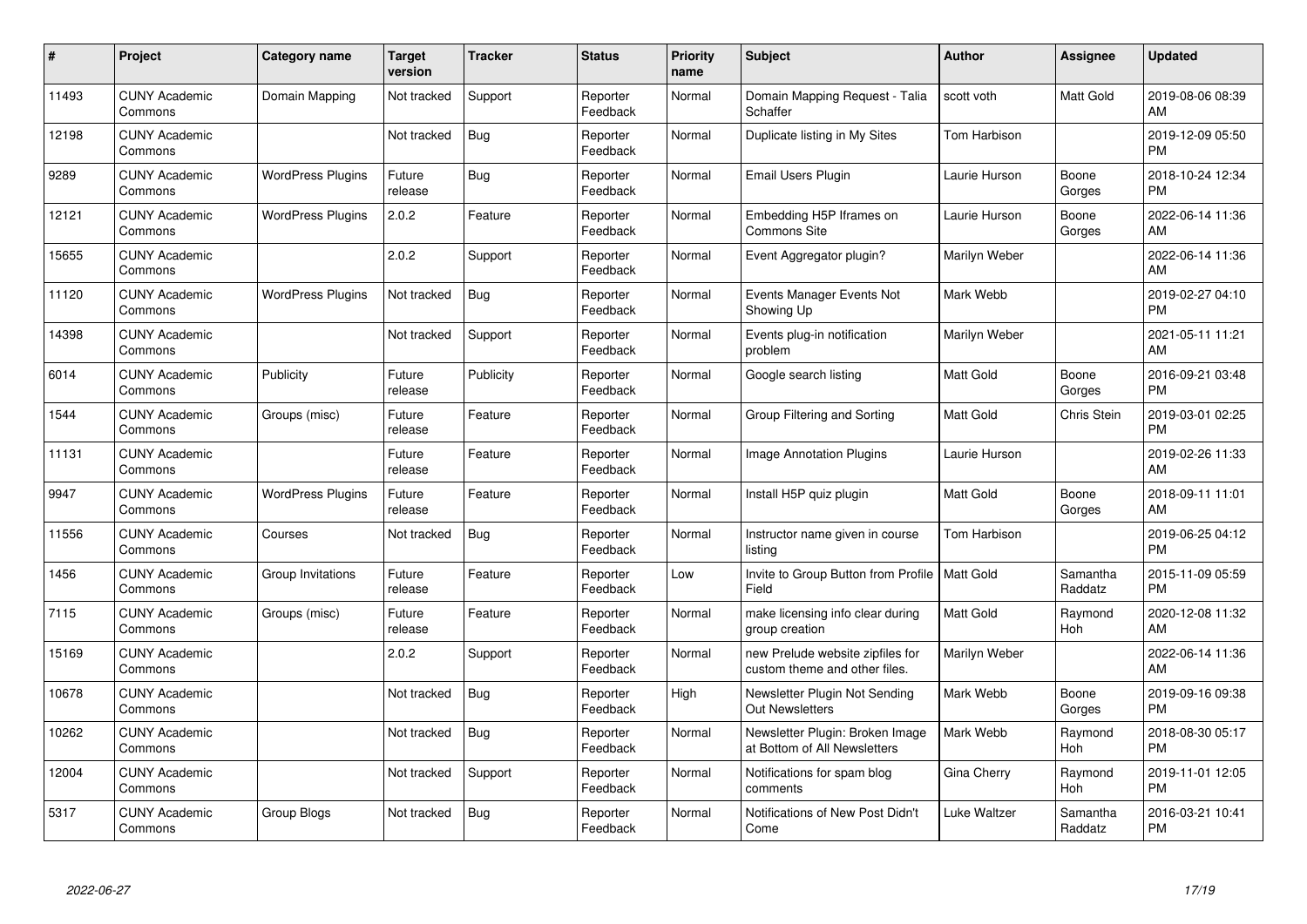| #     | <b>Project</b>                  | <b>Category name</b>       | Target<br>version | Tracker    | <b>Status</b>        | <b>Priority</b><br>name | <b>Subject</b>                                                                                | <b>Author</b>           | <b>Assignee</b>  | <b>Updated</b>                |
|-------|---------------------------------|----------------------------|-------------------|------------|----------------------|-------------------------|-----------------------------------------------------------------------------------------------|-------------------------|------------------|-------------------------------|
| 14074 | <b>CUNY Academic</b><br>Commons | WordPress (misc)           | Not tracked       | Support    | Reporter<br>Feedback | Normal                  | page password protection<br>problem                                                           | Marilyn Weber           |                  | 2021-03-02 11:03<br>AM        |
| 11971 | <b>CUNY Academic</b><br>Commons | <b>Email Notifications</b> | Future<br>release | <b>Bug</b> | Reporter<br>Feedback | Low                     | Pictures obscured in emailed post<br>notifications                                            | Marilyn Weber           | Raymond<br>Hoh   | 2019-11-21 01:14<br><b>PM</b> |
| 11788 | <b>CUNY Academic</b><br>Commons | <b>WordPress Plugins</b>   | Future<br>release | Support    | Reporter<br>Feedback | Normal                  | Plugin Request - Browse Aloud                                                                 | scott voth              |                  | 2019-09-24 08:42<br>AM        |
| 14629 | <b>CUNY Academic</b><br>Commons |                            | Not tracked       | <b>Bug</b> | Reporter<br>Feedback | Normal                  | Possible Post Order Bug?                                                                      | Syelle Graves           |                  | 2021-09-14 10:47<br>AM        |
| 11771 | <b>CUNY Academic</b><br>Commons |                            | Not tracked       | Support    | Reporter<br>Feedback | Normal                  | post displays in sections                                                                     | Marilyn Weber           |                  | 2019-08-20 10:34<br>AM        |
| 14900 | <b>CUNY Academic</b><br>Commons |                            | Not tracked       | Support    | Reporter<br>Feedback | Normal                  | previous theme?                                                                               | Marilyn Weber           |                  | 2021-10-25 10:31<br>AM        |
| 14842 | <b>CUNY Academic</b><br>Commons |                            | Not tracked       | Support    | Reporter<br>Feedback | Normal                  | Question about widgets and block<br>editor                                                    | Gina Cherry             |                  | 2021-10-06 03:01<br><b>PM</b> |
| 16110 | <b>CUNY Academic</b><br>Commons |                            |                   | Support    | Reporter<br>Feedback | Normal                  | remove Creative Commons<br>license from pages?                                                | Marilyn Weber           | Raymond<br>Hoh   | 2022-05-17 06:11<br><b>PM</b> |
| 5826  | <b>CUNY Academic</b><br>Commons | <b>WordPress Plugins</b>   | Future<br>release | Support    | Reporter<br>Feedback | Normal                  | Remove Subscription Options<br>plugin from directory                                          | Sarah Morgano           | Sarah<br>Morgano | 2016-10-21 04:14<br><b>PM</b> |
| 9979  | <b>CUNY Academic</b><br>Commons | <b>Email Notifications</b> | Not tracked       | <b>Bug</b> | Reporter<br>Feedback | Normal                  | Reports of slow email activation<br>emails                                                    | Matt Gold               | Boone<br>Gorges  | 2018-08-29 09:40<br><b>PM</b> |
| 16099 | <b>CUNY Academic</b><br>Commons |                            |                   | Support    | Reporter<br>Feedback | Normal                  | request for Newsletter Glue                                                                   | Marilyn Weber           |                  | 2022-05-13 12:14<br><b>PM</b> |
| 16245 | <b>CUNY Academic</b><br>Commons | WordPress (misc)           |                   | <b>Bug</b> | Reporter<br>Feedback | Normal                  | Save Button missing on<br>WordPress Profile page                                              | scott voth              | Raymond<br>Hoh   | 2022-06-16 03:09<br><b>PM</b> |
| 6356  | <b>CUNY Academic</b><br>Commons | <b>WordPress Plugins</b>   | Future<br>release | Bug        | Reporter<br>Feedback | Low                     | Should Subscribe2 be<br>deprecated?                                                           | Luke Waltzer            |                  | 2017-03-20 12:20<br><b>PM</b> |
| 11077 | <b>CUNY Academic</b><br>Commons | Events                     | Not tracked       | Feature    | Reporter<br>Feedback | Normal                  | Show event category description<br>in event list view                                         | Raffi<br>Khatchadourian |                  | 2019-02-12 10:38<br><b>PM</b> |
| 12484 | <b>CUNY Academic</b><br>Commons |                            | Not tracked       | Support    | Reporter<br>Feedback | Normal                  | Sign up Code for COIL Course<br>starting in March                                             | Laurie Hurson           | Matt Gold        | 2020-03-02 02:26<br><b>PM</b> |
| 12360 | <b>CUNY Academic</b><br>Commons | <b>WordPress Themes</b>    | Not tracked       | Bug        | Reporter<br>Feedback | Normal                  | site just says "DANTE We are<br>currently in maintenance mode,<br>please check back shortly." | Marilyn Weber           |                  | 2020-02-04 12:13<br><b>PM</b> |
| 15242 | <b>CUNY Academic</b><br>Commons | Performance                | Not tracked       | Bug        | Reporter<br>Feedback | Normal                  | Slugist site                                                                                  | Raffi<br>Khatchadourian | Boone<br>Gorges  | 2022-02-07 11:14<br>AM        |
| 9515  | <b>CUNY Academic</b><br>Commons | <b>WordPress Plugins</b>   | Not tracked       | <b>Bug</b> | Reporter<br>Feedback | Normal                  | Text to Speech plugin - "More<br>Slowly" checkbox not working                                 | scott voth              | Boone<br>Gorges  | 2018-06-13 02:26<br><b>PM</b> |
| 12446 | <b>CUNY Academic</b><br>Commons | Groups (misc)              | Future<br>release | Feature    | Reporter<br>Feedback | Normal                  | Toggle default site to group forum<br>posting                                                 | Laurie Hurson           | Laurie Hurson    | 2020-03-10 11:57<br>AM        |